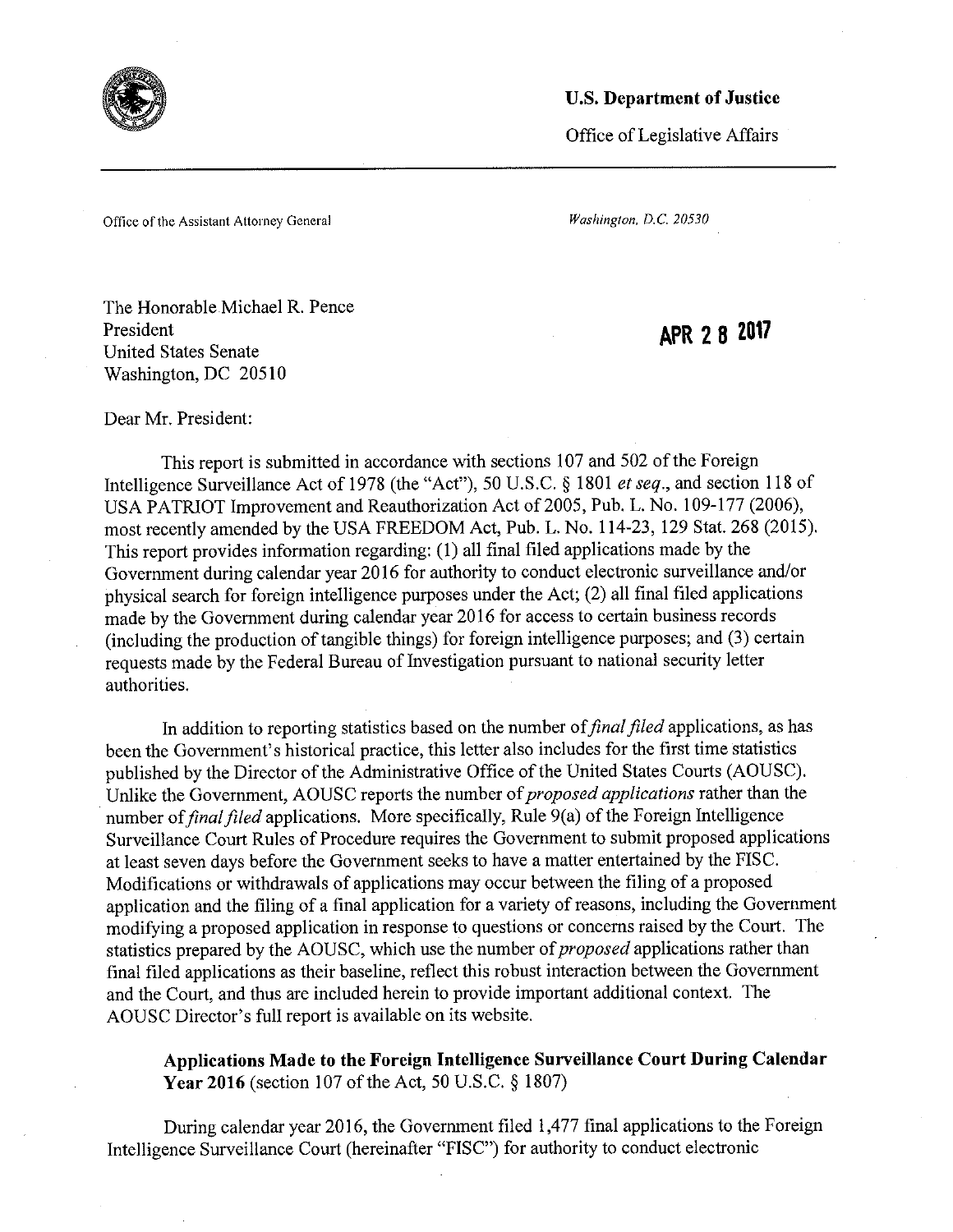## The Honorable Michael R. Pence Page Two

surveillance and/or physical searches for foreign intelligence purposes. The 1,477 final filed applications include applications made solely for electronic surveillance, applications made solely for physical search, and combined applications requesting authority for electronic surveillance and physical search. Of these, 1,446 final filed applications included requests for authority to conduct electronic surveillance.

None of these final filed applications were withdrawn by the Govermnent. The FISC did not deny any final filed applications in whole, or in part. The FISC made modifications to the proposed orders in  $112<sup>1</sup>$  final filed applications. Thus, the FISC approved collection activity in a total of 1,446 of the final filed applications that included requests for authority to conduct electronic surveillance.

The AOUSC, applying the methodology outlined above, has reported that the FISC received 1,485 proposed applications in 2016 for authority to conduct electronic surveillance and/or physical searches for foreign intelligence purposes. In these matters, the AOUSC reported that 1,141 proposed orders were granted, 310 proposed orders were modified, 26 proposed applications were denied in part, and eight proposed applications were denied in full. As noted above, the AOUSC statistics include modifications made to proposed orders between the filing of the proposed application and the final application, as well as proposed applications withdrawn by the Government in full or in part after being advised that the Court would not grant the proposed application as initially submitted by the Government.

**Applications for Access to Certain Business Records (Including the Production of Tangible Things) Made During Calendar Year 2016** (section 502 of the Act, 50 U.S.C. § 1862(c)(1))

During calendar year 2016, the Government filed 124 final applications to the FISC for access to certain business records (including the production of tangible things) for foreign intelligence purposes. The FISC did not deny, in whole or in part, any such final filed application by the Government during calendar year **2016.** The FISC made modifications to one of the proposed orders in a final application for access to business records.

The AOUSC, applying the methodology outlined above, has reported that the FISC received 125 proposed applications in 2016 for access to certain business records (including the production of tangible things) for foreign intelligence purposes. In these matters, the AOUSC reported that 108 proposed orders were granted, 16 proposed orders were modified, zero proposed applications were denied in part, and one proposed application was denied in full.

Twenty-one final filed applications did not specifically identify an individual, account, or personal device as the specific selection term.2 The FISC did not modify the proposed orders in

<sup>&</sup>lt;sup>1</sup> Additionally, the FISC issued a second supplemental order, *nunc pro tunc*, to correct a typographical error in the original supplemental order. This second supplemental order is not included in the 112 substantive modifications being reported.

<sup>&</sup>lt;sup>2</sup> Notably, the definition of "specific selection term" for obtaining an order for the production of tangible things is "a term that specifically identifies a person, account, address, or personal device, or any other specific identifier," 50 U.S.C. § 1861(k), whereas the definition of "specific selection term" for the reporting requirement encompasses a smaller group of terms, to include only "an individual, account, or personal device," 50 U.S.C. § 1862(c)(1)(C). Thus, the reporting requirement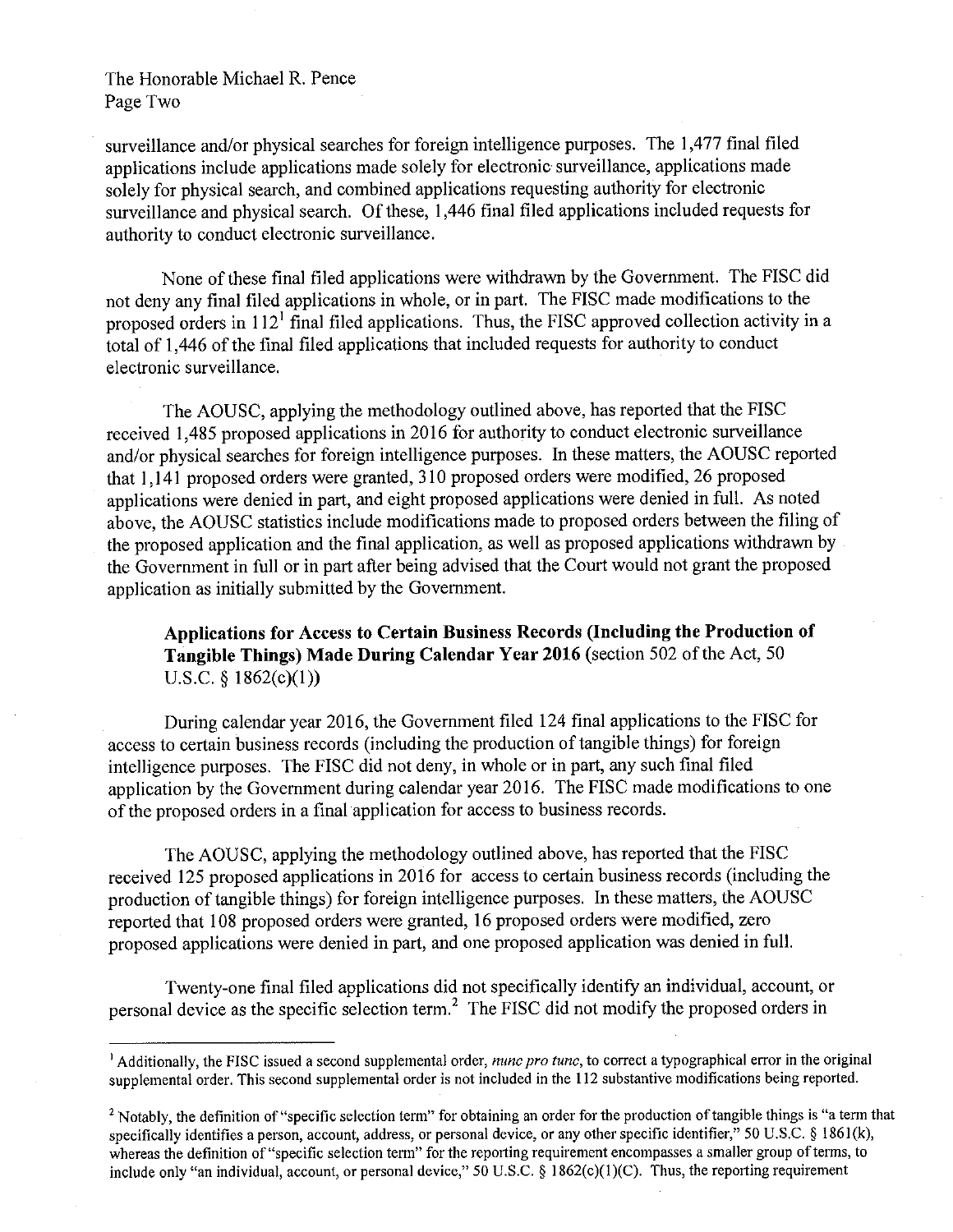The Honorable Michael R. Pence Page Three

these- 21 applications for access to business records. Separately, the FISC did not direct additional, particularized minimization procedures beyond those adopted pursuant to section 1861(g) to the proposed orders in applications made by the Government.

**Requests Made for Certain Information Concerning Different United States Persons Pursuant to National Security Letter Authorities During Calendar Year 2016 (USA)** PATRIOT Improvement and Reauthorization Act of 2005, Pub. L. No. 109-177 (2006))

Pursuant to Section 118 of the USA PATRIOT Improvement and Reauthorization Act, Pub. L. 109-177 (2006), as amended the Department of Justice provides Congress with annual reports regarding requests made by the Federal Bureau of Investigation (FBI) pursuant to the National Security Letter (NSL) authorities provided in 12 U.S.C. § 3414, 15 U.S.C. § 1681u, 15 U.S.C. § 168lv, 18 U.S.C. §2709, and 50 U.S.C. § 436.

In 2016, the FBI made 8,727 NSL requests (excluding requests for subscriber information only) for information concerning United States persons. These sought information pertaining to 3,117 different United States persons.3

In 2016, the FBI made 6,651 NSL requests (excluding requests for subscriber information only) for information concerning non-United States persons. These sought information pertaining to 2.310 different non-United States persons.<sup>4</sup>

In 2016, the FBI made 9,423 NSL requests for information concerning only subscriber information for United States persons and non-United States persons. These sought information pertaining to  $3,725$  persons.<sup>5</sup>

We hope that this information is helpful. Please do not hesitate to contact this office if

mandates inclusion in this report of certain requests **that** otherwise meet the definition of specific selection term in 50 U.S.C. § l86l(k). For example, the reporting **requirement** mandates inclusion of requests in which the specific selection term was an "address."

<sup>3</sup> In the course of compiling its National Security Letter statistics, the FBI may over-report the number of United States persons about whom it obtained information using National Security Letters. For example, NSLs that are issued concerning the same U.S. person and that include different spellings of the U.S. person's name would be counted as separate U.S. persons, and NSLs issued under two different types ofNSL authorities concerning the same U.S. person would be counted as two U.S. persons.

<sup>4</sup> In the course of compiling its National Security Letter statistics, the FBI may over-report the number of non-United States persons about whom it obtained information using National Security Letters. For example, NSLs that are issued concerning the same non-U.S. person and that include different spellings of the non-U.S, person's name would be counted as separate non-U.S. persons, and NSLs issued under two different types of NSL authorities concerning the same non-U.S. person would be counted as two non-U.S. persons.

5 Because Congress has recognized that the FB] typically knows little about the user of a facility when requests for only subscriber information are made, Section 118(c)(2)(B) does not require the number of requests for NSLs seeking only subscriber information to be broken down to identify the number of requests related to United States persons and non-United States persons. See Section 1 I 8(c)(2)(B), USA **Patriot Act** Improvement and Reauthorization Act of2005, Pub. L. No. 109- 177, 120 Stat. 217 (2006), as most recently amended by **the USA** FREEDOM Act, Pub. L. No. l 14-23, 129 Stat. 268 (2015).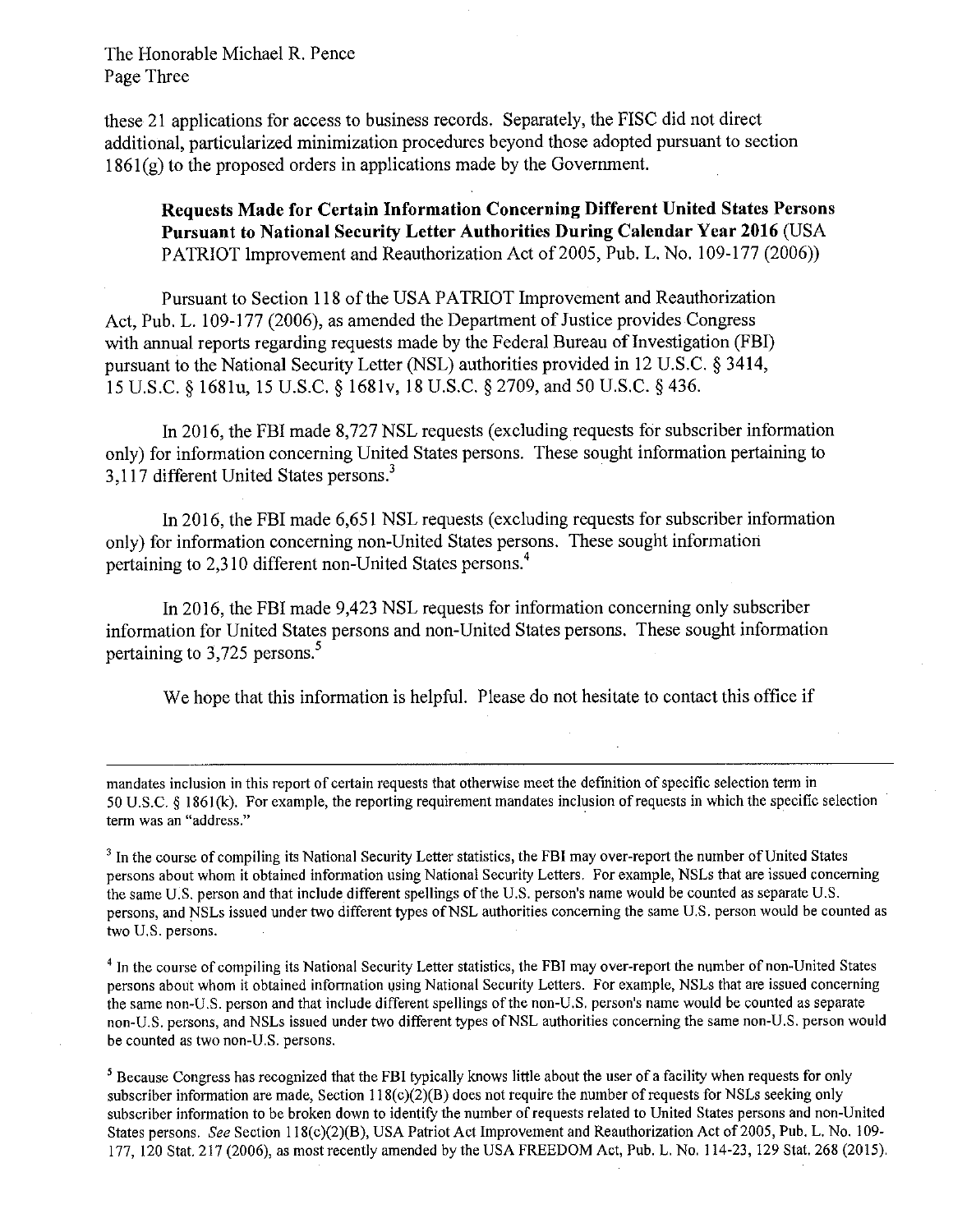The Honorable Michael R. Pence Page Four

we may provide additional assistance regarding this or any other matter.

Sincerely, *mr r* **\**  Samuel R. Ramer

 $\lambda$ cting Assistant Attorney General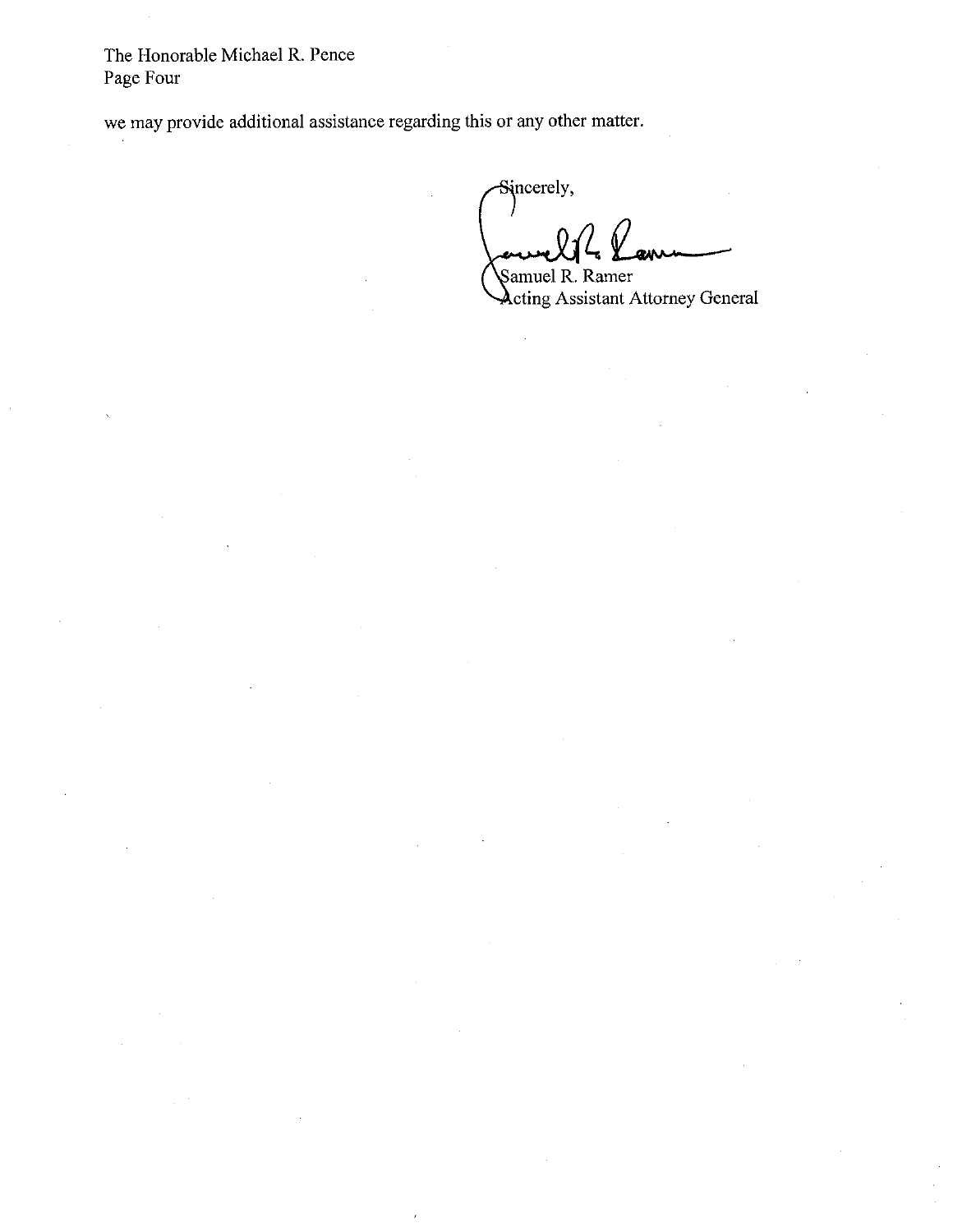

Office of Legislative Affairs

Office of the Assistant Attorney General *Washington, D.C. 20530* 

The Honorable Mitch McConnell Majority Leader United States Senate Washington, DC 20510

APR 2 8 2017

Dear Mr. Leader:

This report is submitted in accordance with sections 107 and 502 of the Foreign Intelligence Surveillance Act of 1978 (the "Act"), 50 U.S.C. § 1801 *et seq.*, and section 118 of USA PATRIOT Improvement and Reauthorization Act of 2005, Pub. L. No. 109-177 (2006), most recently amended by the USA FREEDOM Act, Pub. L. No. 114-23, 129 Stat. 268 (2015). This report provides information regarding: (1) all final filed applications made by the Government during calendar year 2016 for authority to conduct electronic surveillance and/or physical search for foreign intelligence purposes under the Act, (2) all final filed applications made by the Government during calendar year 2016 for access to certain business records (including the production of tangible things) for foreign intelligence purposes, and (3) certain requests made by the Federal Bureau of Investigation pursuant to national security letter authorities .

In addition to reporting statistics based on the number of *final filed* applications, as has been the Government's historical practice, this letter also includes for the first time statistics published by the Director of the Administrative Office of the United States Courts (AOUSC). Unlike the Government, AOUSC reports the number *of proposed applications* rather than the number of *final filed* applications. More specifically, Rule 9(a) of the Foreign Intelligence Surveillance Court Rules of Procedure requires the Government to submit proposed applications at least seven days before the Government seeks to have a matter entertained by the FISC. Modifications or withdrawals of applications may occur between the filing of a proposed application and the filing of a final application for a variety of reasons, including the Government modifying a proposed application in response to questions or concerns raised by the Court. The statistics prepared by the AOUSC, which use the number *of proposed* applications rather than final filed applications as their baseline, reflect this robust interaction between the Government and the Court, and thus are included herein to provide important additional context. The AOUSC Director's full report is available on its website.

**Applications Made to the Foreign Intelligence Surveillance Court During Calendar Year 2016** (section 107 of the Act, 50 **U.S.C.** § 1807)

During calendar year 2016, the Government filed 1,477 final applications to the Foreign Intelligence Surveillance Court (hereinafter "FISC") for authority to conduct electronic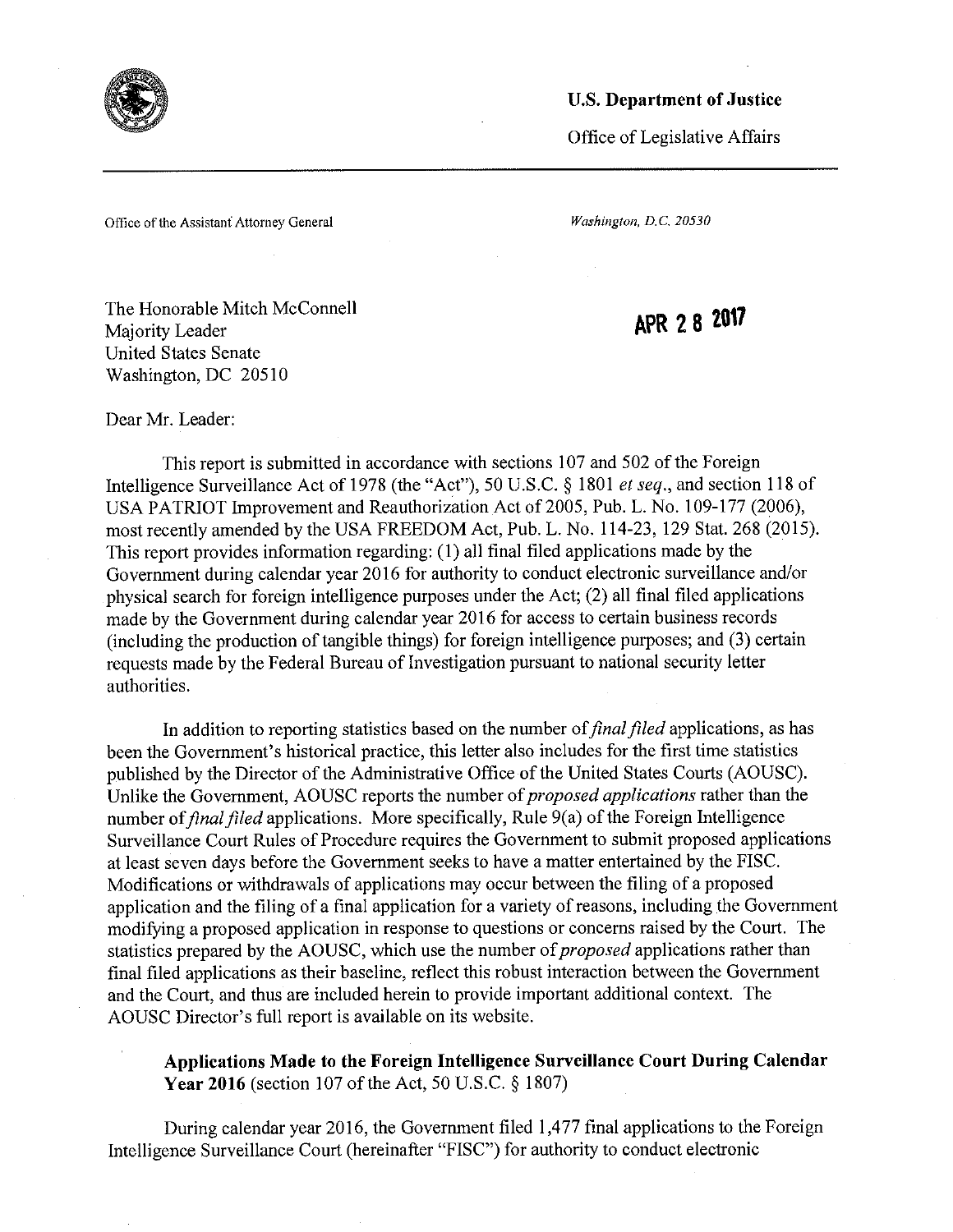## The Honorable Mitch McConnell Page Two

surveillance and/or physical searches for foreign intelligence purposes. The 1,477 final filed applications include applications made solely for electronic surveillance, applications made solely for physical search, and combined applications requesting authority for electronic surveillance and physical search. Of these, 1,446 final filed applications included requests for authority to conduct electronic surveillance.

None of these final filed applications were withdrawn by the Government. The FISC did not deny any final filed applications in whole, or in part. The FISC made modifications to the proposed orders in  $112<sup>1</sup>$  final filed applications. Thus, the FISC approved collection activity in a total of 1,446 of the final filed applications that included requests for authority to conduct electronic surveillance.

The AOUSC, applying the methodology outlined above, has reported that the FISC received 1,485 proposed applications in 2016 for authority to conduct electronic surveillance and/or physical searches for foreign intelligence purposes. In these matters, the AOUSC reported that 1,141 proposed orders were granted, 310 proposed orders were modified, 26 proposed applications were denied in part, and eight proposed applications were denied in full. As noted above, the AOUSC statistics include modifications made to proposed orders between the filing of the proposed application and the final application, as well as proposed applications withdrawn by the Government in full or in part after being advised that the Court would not grant the proposed application as initially submitted by the Government.

# **Applications for Access to Certain Business Records (Including the Production of Tangible Things) Made During Calendar Year 2016** (section 502 of the Act, 50 U.S.C. § l862(c)(1))

During calendar year 2016, the Government filed 124 final applications to the FISC for access to certain business records (including the production of tangible things) for foreign intelligence purposes. The FISC did not deny, in whole or in part, any such final filed application by the Government during calendar year 2016. The FISC made modifications to one of the proposed orders in a final application for access to business records.

The AOUSC, applying the methodology outlined above, has reported that the FISC received 125 proposed applications in 2016 for access to certain business records (including the production of tangible things) for foreign intelligence purposes. In these matters, the AOUSC reported that 108 proposed orders were granted, 16 proposed orders were modified, zero proposed applications were denied in part, and one proposed application was denied in full.

Twenty-one final filed applications did not specifically identify an individual, account, or personal device as the specific selection term.<sup>2</sup> The FISC did not modify the proposed orders in

<sup>&</sup>lt;sup>1</sup> Additionally, the FISC issued a second supplemental order, *nunc pro tunc*, to correct a typographical error in the original supplemental order. This second supplemental **order** is not included in the l 12 substantive modifications being reported.

<sup>2</sup>Notably, the definition of "specific selection term" for obtaining an **order** for the production of tangible things is "a term that specifically identifies a person, account, address, or personal device, or any other specific identifier," 50 U.S.C. § 1861(k), whereas the definition of "specific selection term" **for** the **reporting** requirement encompasses a smaller group of terms, to include only "an individual, account, or personal device," 50 U.S.C. § 1862(c)(1)(C). Thus, the reporting requirement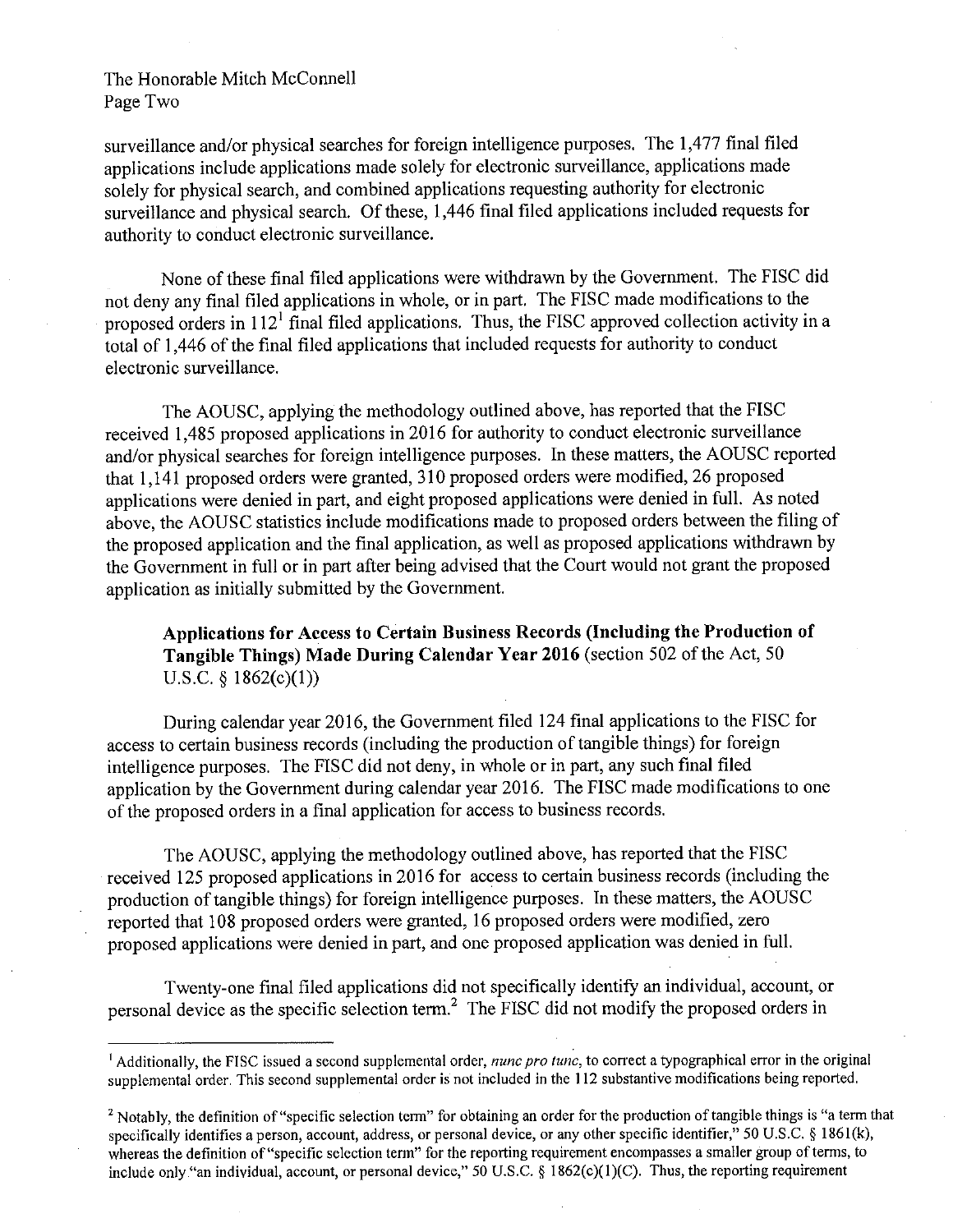The Honorable Mitch McConnell Page Three

these 21 applications for access to business records. Separately, the FISC did not direct additional, particularized minimization procedures beyond those adopted pursuant to section  $1861(g)$  to the proposed orders in applications made by the Government.

**Requests Made for Certain Information Concerning Different United States Persons Pursuant to National Security Letter Authorities During Calendar Year 2016** (USA PATRIOT Improvement and Reauthorization Act of 2005, Pub. L. No. 109-177 (2006))

Pursuant to Section 118 of the USA PATRIOT Improvement and Reauthorization Act, Pub. L. 109-177 (2006), as amended the Department of Justice provides Congress with annual reports regarding requests made by the Federal Bureau of Investigation (FBI) pursuant to the National Security Letter (NSL) authorities provided in 12 U.S.C. § 3414, 15 U.S.C. § 1681u, 15 U.S.C. § 1681v, 18 U.S.C. § 2709, and 50 U.S.C. § 436.

In 2016, the FBI made 8,727 NSL requests (excluding requests for subscriber information only) for information concerning United States persons. These sought information pertaining to 3.117 different United States persons.<sup>3</sup>

In 2016, the FBI made 6,651 NSL requests (excluding requests for subscriber information only) for information concerning non-United States persons. These sought information pertaining to 2,310 different non~United States persons.4

In 2016, the FBI made 9,423 NSL requests for information concerning only subscriber information for United States persons and non-United States persons. These sought information pertaining to 3,725 persons.<sup>5</sup>

We hope that this information is helpful. Please do not hesitate to contact this office if

mandates inclusion in this report of certain requests that otherwise meet the definition of specific selection term in 50 U.S.C. § l86l(k). For example, the reporting requirement mandates inclusion of requests in which the specific selection term was an "address."

<sup>3</sup> In the course of compiling its National Security Letter statistics, the FBI may over-report the number of United States persons about whom it obtained information using National Security Letters. For example, NSLs that are issued concerning the same U.S. person and that include different spellings **of the** U.S. person's name would be counted as separate U.S. persons, and NSLs issued under two different types of NSL authorities concerning the same U.S. person would be counted as two U.S. persons.

<sup>4</sup> In the course of compiling its National Security Letter statistics, the FBI may over-report the number of non-United States persons about whom it obtained information using National Security Letters. For example, NSLs that are issued concerning the same non-U.S. person and that include different spellings **of the** non-U.S. person's name would be counted as separate non-U.S. persons, and NSLs issued under two different types of NSL authorities concerning the same non-U.S. person would be counted as two non-U.S. persons.

<sup>5</sup>Because Congress has recognized that the FBI typically knows **little** about the user of a facility when requests for only subscriber information are made, Section  $118(c)(2)(B)$  does not require the number of requests for NSLs seeking only subscriber information to be broken down to identify the number of requests related to United States persons and non-United States persons. See Section 118(c)(2)(B), USA Patriot Act Improvement and Reauthorization Act of 2005, Pub. L. No. 109-177, 120 Stat. 217 (2006), as most recently amended by the USA FREEDOM Act, Pub. L. No. 114-23, 129 Stat. 268 (2015).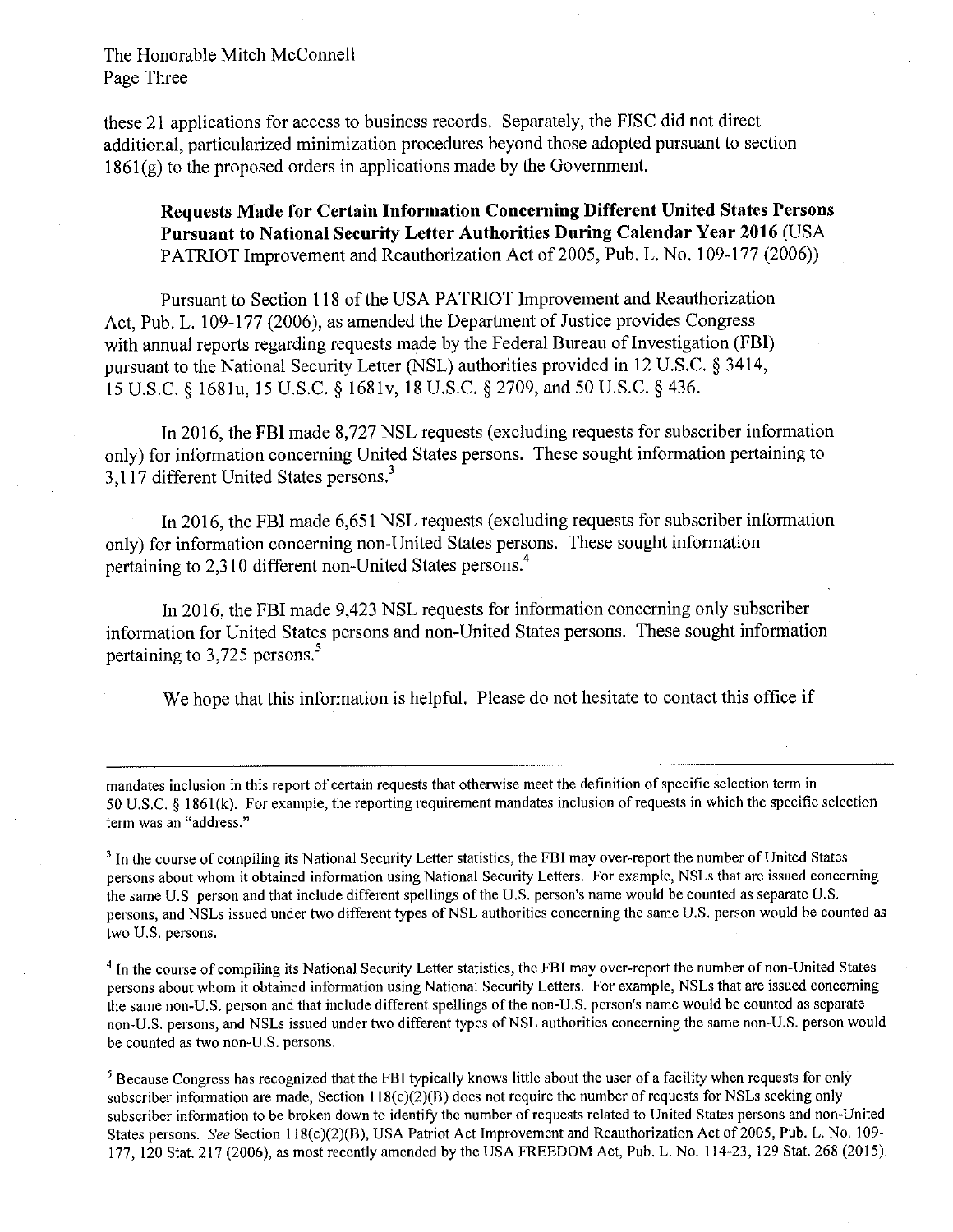The Honorable Mitch McConnell Page Four

we may provide additional assistance regarding this or any other matter.

**L.** 

Sincerely, cuml uni **-|** 

**S**amuel R. Ramer Acting Assistant Attorney General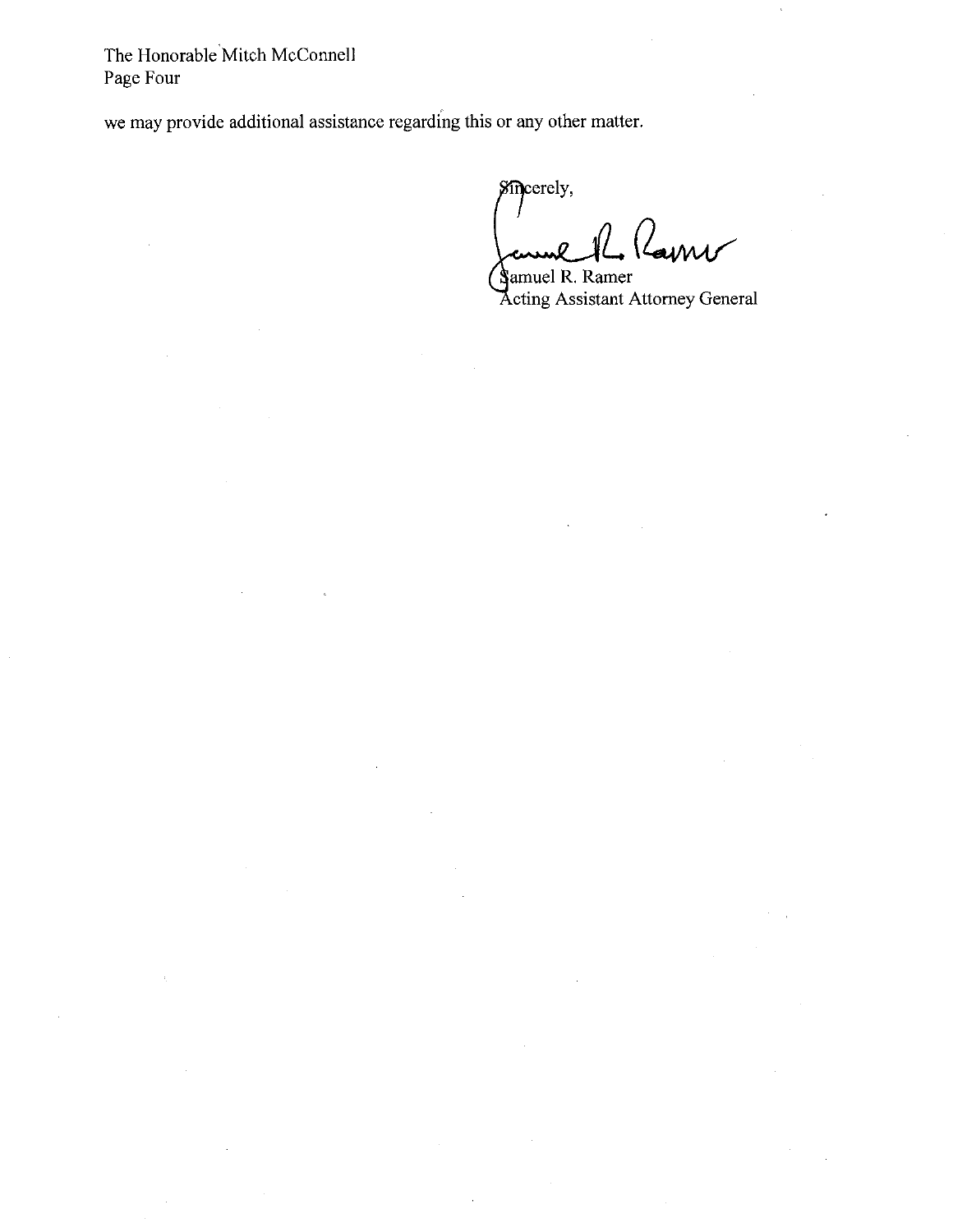

Office of Legislative Affairs

Office of the Assistant Attorney General *Washington,* D.C. 20530

The Honorable Charles E. Schumer Minority Leader United States Senate Washington, DC 20510

APR 28 <sup>2017</sup>

Dear Mr. Leader:

This report is submitted in accordance with sections 107 and 502 of the Foreign Intelligence Surveillance Act of 1978 (the "Act"), 50 U.S.C. § 1801 et seq., and section 118 of USA PATRIOT Improvement and Reauthorization Act of 2005, Pub. L. No. 109-177 (2006),most recently amended by the USA FREEDOM Act, Pub. L. No. 114-23, 129 Stat. 268 (2015). This report provides information regarding: (1) all final filed applications made by the Government during calendar year 2016 for authority to conduct electronic surveillance and/or physical search for foreign intelligence purposes under the Act, (2) all final filed applications made by the Government during calendar year 2016 for access to certain business records (including the production of tangible things) for foreign intelligence purposes, and (3) certain requests made by the Federal Bureau of Investigation pursuant to national security letter authorities.

In addition to reporting statistics based on the number of *final filed* applications, as has been the Government's historical practice, this letter also includes for the first time statistics published by the Director of the Administrative Office of the United States Courts (AOUSC). Unlike the Government, AOUSC reports the number *of proposed applications* rather than the number of *final filed* applications. More specifically, Rule 9(a) of the Foreign Intelligence Surveillance Court Rules of Procedure requires the Government to submit proposed applications at least seven days before the Government seeks to have a matter entertained by the FISC. Modifications or withdrawals of applications may occur between the filing of a proposed application and the filing of a final application for a variety of reasons, including the Govermnent modifying a proposed application in response to questions or concerns raised by the Court. The statistics prepared by the AOUSC, which use the number *of proposed* applications rather than final filed applications as their baseline, reflect this robust interaction between the Government and the Court, and thus are included herein to provide important additional context. The AOUSC Director's full report is available on its website.

**Applications Made to the Foreign Intelligence Surveillance Court During Calendar Year 2016** (section 107 of the Act, 50 U.S.C. § 1807)

During calendar year 2016, the Government filed 1,477 final applications to the Foreign Intelligence Surveillance Court (hereinafter "FISC") for authority to conduct electronic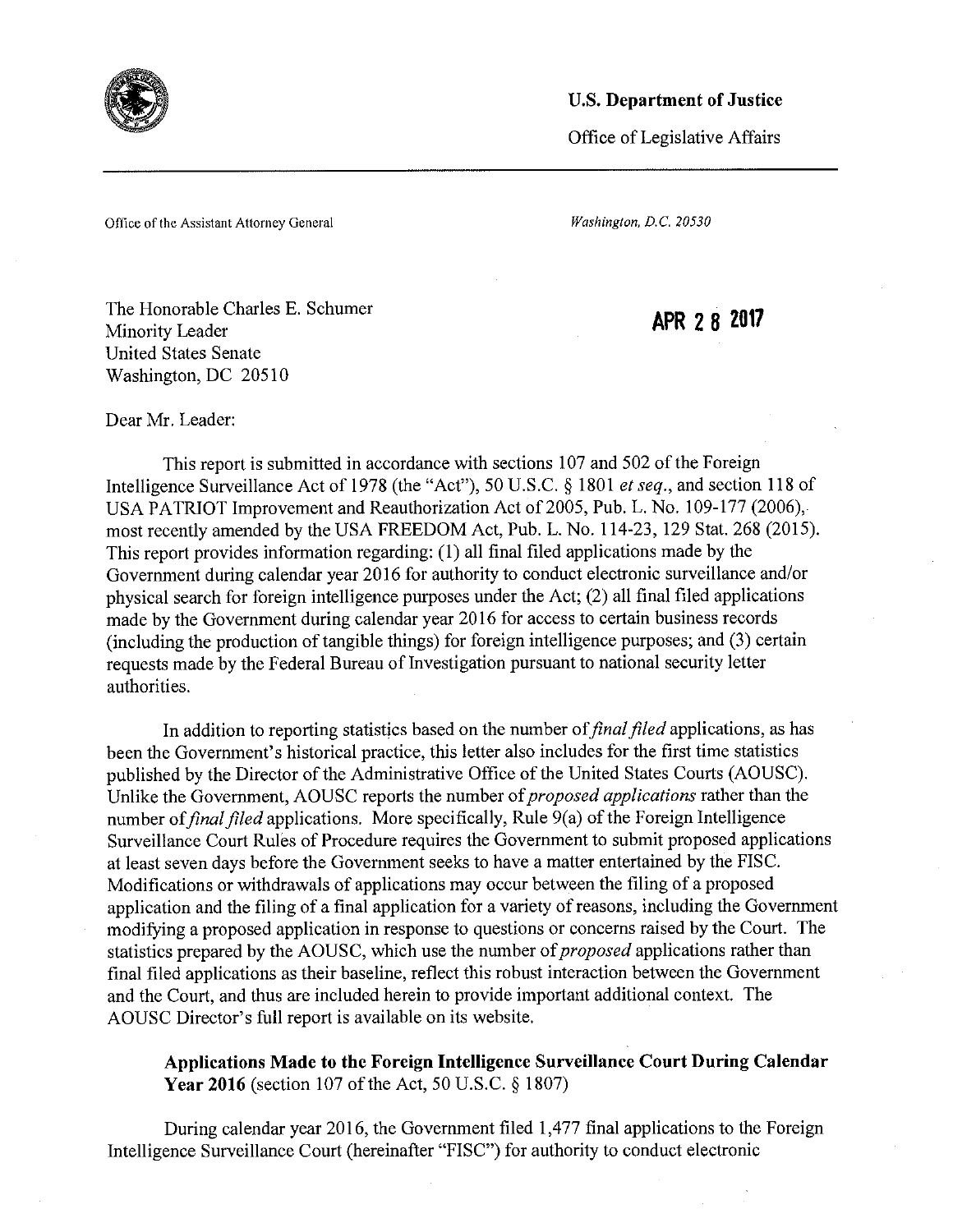## The Honorable Charles E. Schumer Page Two

surveillance and/or physical searches for foreign intelligence purposes. The 1,477 final filed applications include applications made solely for electronic surveillance, applications made solely for physical search, and combined applications requesting authority for electronic surveillance and physical search. Of these, 1,446 final filed applications included requests for authority to conduct electronic surveillance.

None of these final filed applications were withdrawn by the Government. The FISC did not deny any final filed applications in whole, or in part. The FISC made modifications to the proposed orders in  $112^1$  final filed applications. Thus, the FISC approved collection activity in a total of 1,446 of the final filed applications that included requests for authority to conduct electronic surveillance.

The AOUSC, applying the methodology outlined above, has reported that the FISC received 1,485 proposed applications in 2016 for authority to conduct electronic surveillance and/or physical searches for foreign intelligence purposes. In these matters, the AOUSC reported that  $1,141$  proposed orders were granted,  $310$  proposed orders were modified, 26 proposed applications were denied in part, and eight proposed applications were denied in full. As noted above, the AOUSC statistics include modifications made to proposed orders between the filing of the proposed application and the final application, as well as proposed applications withdrawn by the Government in full or in part after being advised that the Court would not grant the proposed application as initially submitted by the Government.

**Applications for Access to Certain Business Records (Including the Production of Tangible Things) Made During Calendar Year 2016** (section 502 of the Act, 50 U.S.C.  $§ 1862(c)(1))$ 

During calendar year 2016, the Government filed 124 final applications to the FISC for access to certain business records (including the production of tangible things) for foreign intelligence purposes. The FISC did not deny, in whole or in part, any such final filed application by the Government during calendar year 2016. The FISC made modifications to one of the proposed orders in a final application for **access** to business records.

The AOUSC, applying the methodology outlined above, has reported that the FISC received 125 proposed applications in 2016 for access to certain business records (including the production of tangible things) for foreign intelligence purposes. In these matters, the AOUSC reported that 108 proposed orders were granted, 16 proposed orders were modified, zero proposed applications were denied in part, and one proposed application was denied in full.

Twenty-one final filed applications did not specifically identify an individual, account, or personal device as the specific selection term.2 The FISC did not modify the proposed orders in

l Additionally, the FISC issued a second supplemental order, *nunc pro* tune, to correct a typographical error in the original supplemental order. This second supplemental order is not included in the 112 substantive modifications being reported.

 $2$  Notably, the definition of "specific selection term" for obtaining an order for the production of tangible things is "a term that specifically identifies a person, account, address, or personal device, **or** any other specific identifier," 50 U.S.C. § l86l(k), whereas the definition of "specific selection term" for the reporting requirement encompasses a smaller group of terms, to include only "an individual, account, or personal device," **50** U.S.C. § 1862(c)(l)(C). Thus, the reporting requirement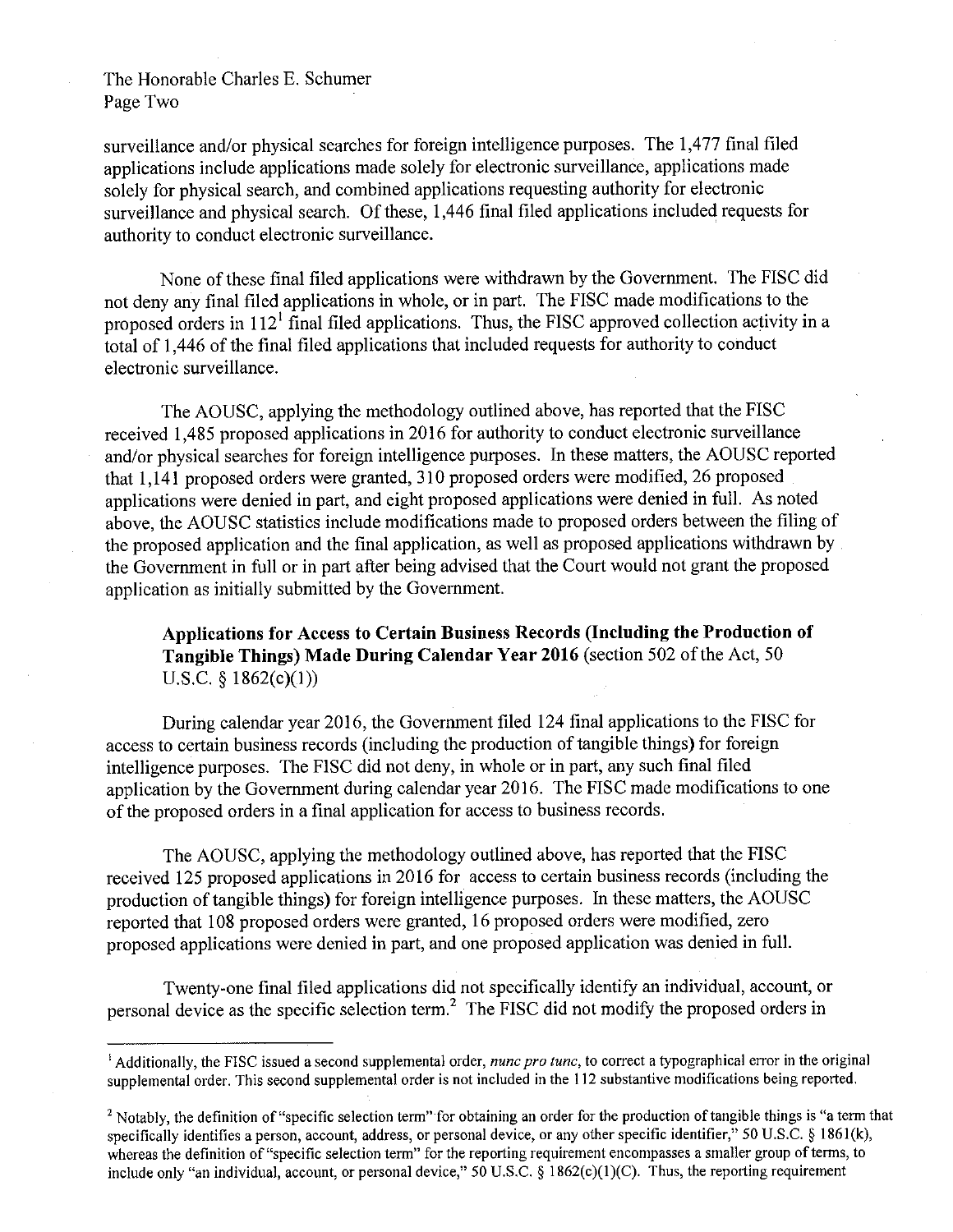The Honorable Charles E. Schumer Page Three

these 21 applications for *access to* business records. Separately, the FISC did not direct additional, particularized minimization procedures beyond those adopted pursuant to section  $1861(g)$  to the proposed orders in applications made by the Government.

**Requests Made for Certain Information Concerning Different United States Persons Pursuant to National Security Letter Authorities During Calendar Year 2016** (USA PATRIOT Improvement and Reauthorization Act of 2005, Pub. L. No. 109-177 (2006))

Pursuant to Section 118 of the USA PATRIOT Improvement and Reauthorization Act, Pub. L. 109-177 (2006), as amended the Department of Justice provides Congress with annual reports regarding requests made by the Federal Bureau of Investigation (FBI) pursuant to the National Security Letter (NSL) authorities provided in 12 U.S.C. § 3414, 15 U.S.C. § 1681u, 15 U.S.C. § 1681v, 18 U.S.C. § 2709, and 50 U.S.C. § 436.

In 2016, the FBI made 8,727 NSL requests (excluding requests for subscriber information only) for information concerning United States persons. These sought information pertaining to 3.117 different United States persons.<sup>3</sup>

In 2016, the FBI made 6,651 NSL requests (excluding requests for subscriber information only) for information concerning non-United States persons. These sought information pertaining to 2,310 different non-United States persons.4

In 2016, the FBI made 9,423 NSL requests for information concerning only subscriber information for United States persons and non-United States persons. These sought information pertaining to  $3,725$  persons.<sup>5</sup>

We hope that this information is helpful. Please do not hesitate to contact this office if

mandates inclusion in this report of certain requests that otherwise meet the definition of specific selection term in 5.0 U.S.C. § l86l(k). For example, the reporting requirement mandates inclusion of requests in which the specific selection term was an "address."

<sup>3</sup> In the course of compiling its National Security Letter statistics, the FBI may over-report the number of United States persons about whom it obtained information using National Security Letters. For example, NSLs that are issued concerning the same U.S. person and that include different spellings **of the** U.S. person's name would be counted as separate U.S. persons, and NSLs issued under two different types ofNSL authorities concerning the same **U.S.** person would be counted as two U.S. persons.

<sup>4</sup> In the course of compiling its National Security Letter statistics, the FBI may over-report the number of non-United States persons about whom it obtained information using National Security Letters. For example, NSLs that are issued concerning the same non-U.S. person and that include different spellings of the non-U.S. person's name would be counted as separate non-U.S. persons, and NSLs issued under two different types of NSL authorities concerning the same non-U.S. person would be counted as two non-U.S. persons.

<sup>5</sup>Because Congress has recognized that the **FBI** typically knows little about the user of a facility when requests for only subscriber information are made, Section  $118(c)(2)(B)$  does not require the number of requests for NSLs seeking only subscriber information to be broken down to identify the number of requests related to United States persons and non»-United States persons. See Section 118(c)(2)(B), USA Patriot Act Improvement and Reauthorization Act of 2005, Pub. L. No. 109-177, 120 Stat. 217 (2006), as most recently amended by **the USA** FREEDOM Act, Pub. L. No. ll4»23, 129 Stat. 268 (2015).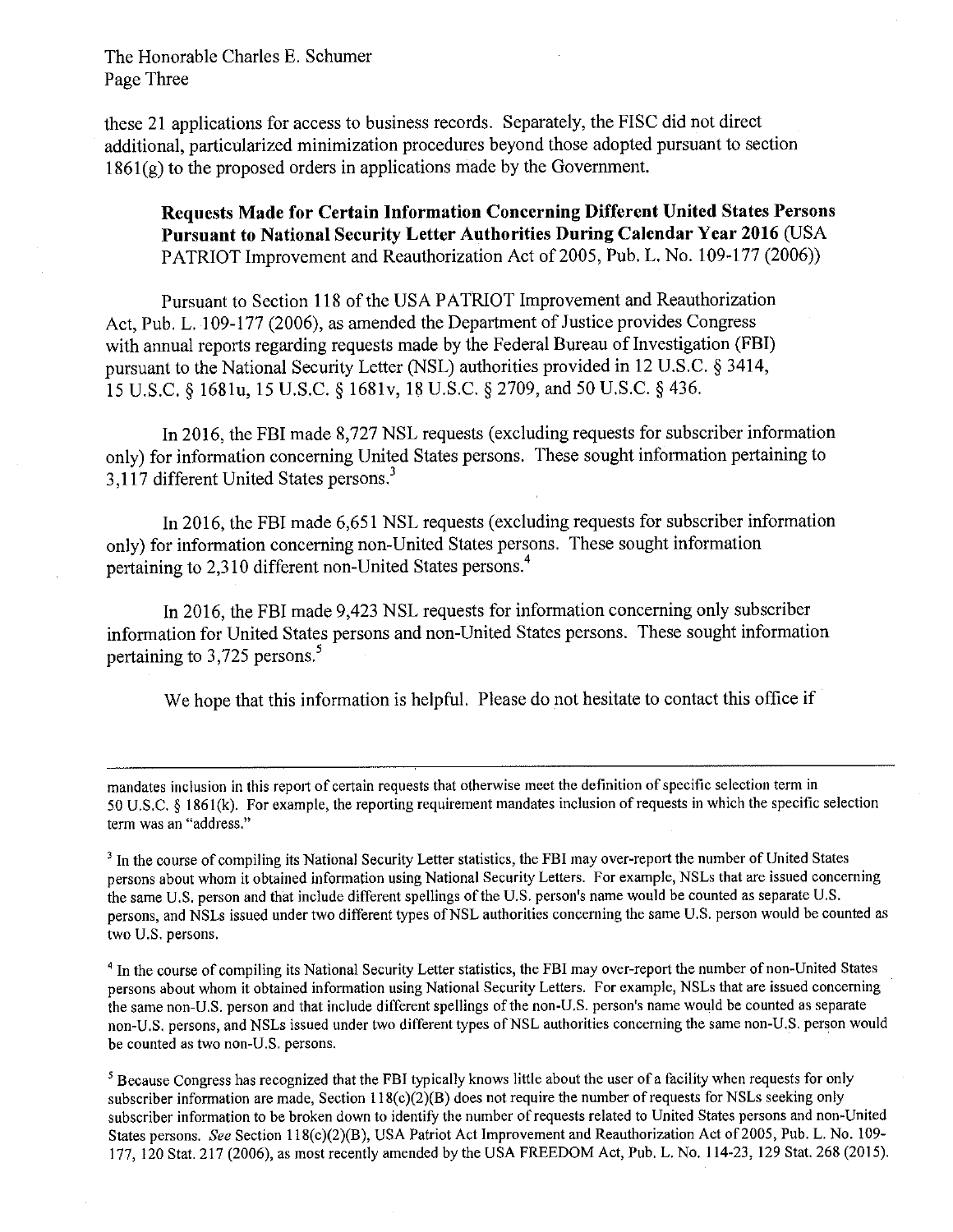The Honorable Charles E. Schumer Page Four

we may provide additional assistance regarding this or any other matter.

Sincerely, **\*\_** I \ Samuel R. Ramer

Acting Assistant Attorney General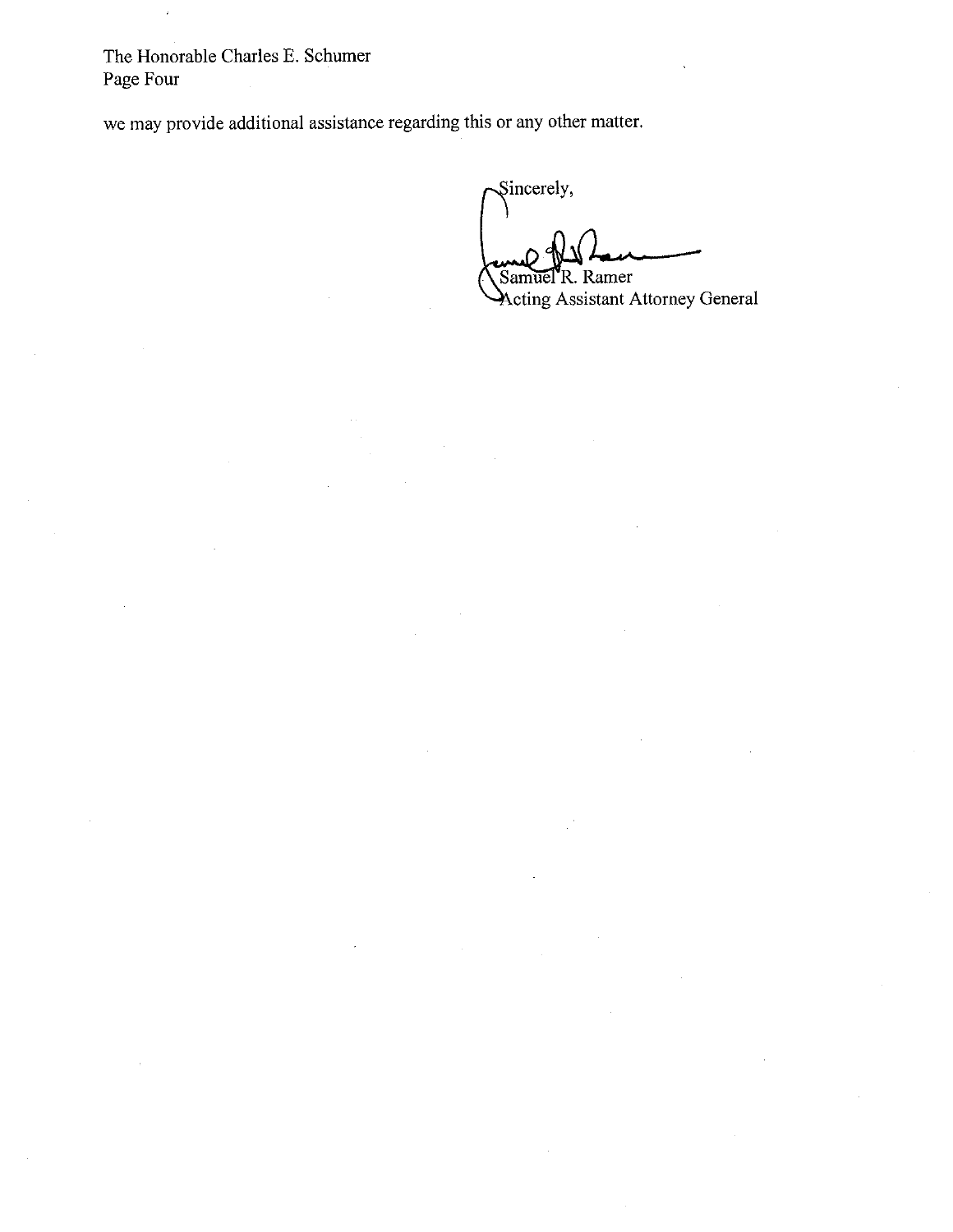

Office of Legislative Affairs

Office of the Assistant Attorney General *Washington,* D.C. 20530

The Honorable Paul D. Ryan Speaker U.S. House of Representatives Washington, DC 20515

APR 28 2017

Dear Mr. Speaker:

This report is submitted in accordance with sections 107 and 502 of the Foreign Intelligence Surveillance Act of 1978 (the "Act"), 50 U.S.C. § 1801 *et seq.,* and section 118 of USA PATRIOT Improvement and Reauthorization Act of 2005, Pub. L. No. 109-177 (2006), most recently amended by the USA FREEDOM Act, Pub. L. No. 114-23, 129 Stat. 268 (2015). This report provides information regarding: (1) all final filed applications madeby the Government during calendar year 2016 for authority to conduct electronic surveillance and/or physical search for foreign intelligence purposes under the Act; (2) all final filed applications made by the Government during calendar year 2016 for access to certain business records (including the production of tangible things) for foreign intelligence purposes, and (3) certain requests made by the Federal Bureau of Investigation pursuant to national security letter authorities .

In addition to reporting statistics based on the number of *final filed* applications, as has been the Government's historical practice, this letter also includes for the first time statistics published by the Director of the Administrative Office of the United States Courts (AOUSC). Unlike the Government, AOUSC reports the number *of proposed applications* rather than the number of *final filed* applications. More specifically, Rule 9(a) of the Foreign Intelligence Surveillance Court Rules of Procedure requires the Government to submit proposed applications at least seven days before the Government seeks to have a matter entertained by the FISC . Modifications or withdrawals of applications may occur between the filing of a proposed application and the filing of a final application for a variety of reasons, including the Government modifying a proposed application in response to questions or concerns raised by the Court. The statistics prepared by the AOUSC, which use the number of *proposed* applications rather than final filed applications as their baseline, reflect this robust interaction between the Government and the Court, and thus are included herein to provide important additional context. The AOUSC Director's full report is available on its website.

**Applications Made to the Foreign Intelligence Surveillance Court During Calendar Year 2016** (section 107 of the Act, 50 U.S.C. § 1807)

During calendar year 2016, the Government filed 1,477 final applications to the Foreign Intelligence Surveillance Court (hereinafter "FISC") for authority to conduct electronic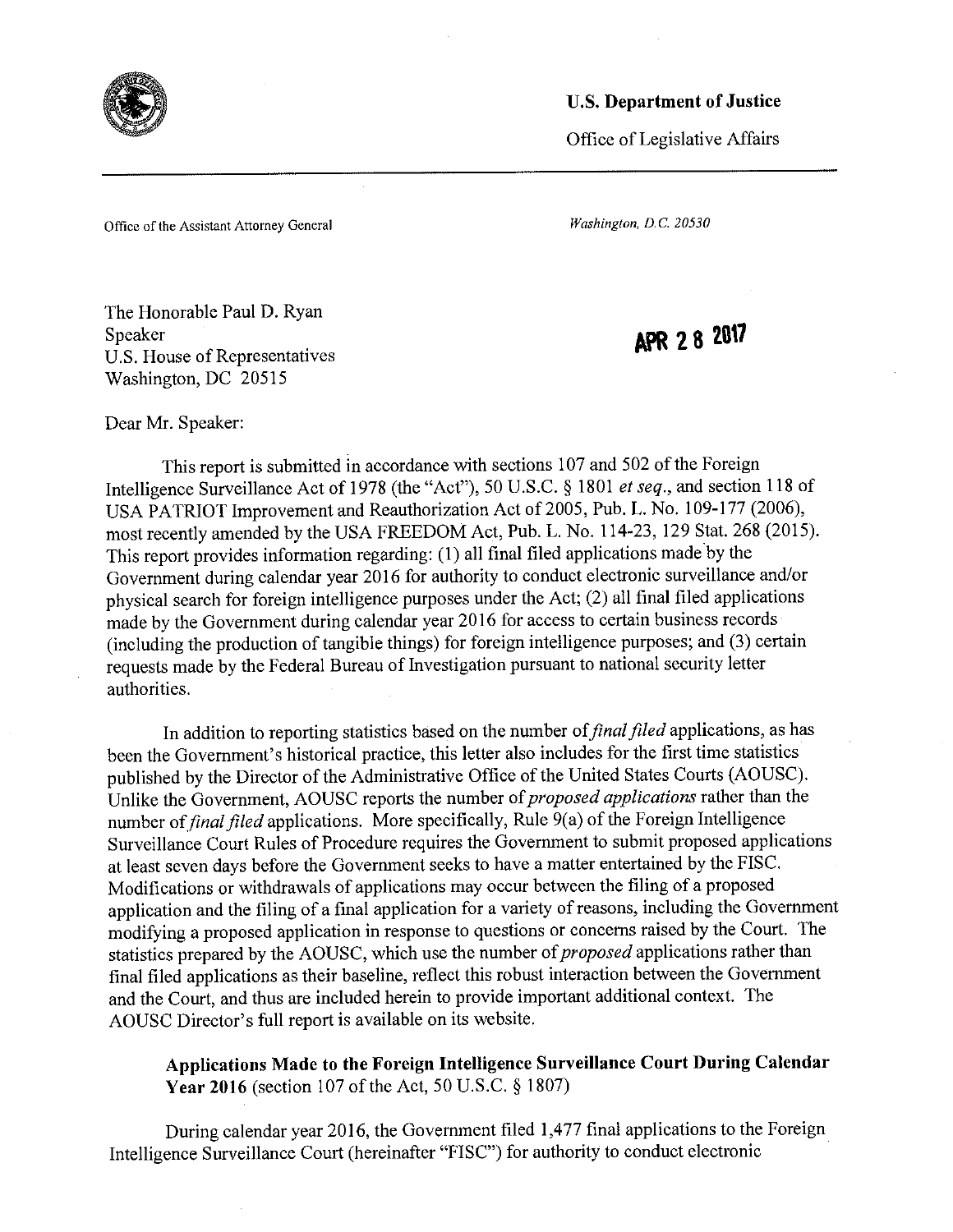## The Honorable Paul D. Ryan Page Two

surveillance and/or physical searches for foreign intelligence purposes. The 1,477 final filed applications include applications made solely for electronic surveillance, applications made solely for physical search, and combined applications requesting authority for electronic surveillance and physical search. Of these, 1,446 final filed applications included requests for authority to conduct electronic surveillance.

None of these final filed applications were withdrawn by the Government. The FISC did not deny any final filed applications in whole, or in part. The FISC made modifications to the proposed orders in  $112<sup>1</sup>$  final filed applications. Thus, the FISC approved collection activity in a total of 1,446 of the final filed applications that included requests for authority to conduct electronic surveillance.

The AOUSC, applying the methodology outlined above, has reported that the FISC received 1,485 proposed applications in 2016 for authority to conduct electronic surveillance and/or physical searches for foreign intelligence purposes. In these matters, the AOUSC reported that l, 141 proposed orders were granted, 310 proposed orders were modified, 26 proposed applications were denied in part, and eight proposed applications were denied in full. As noted above, the AOUSC statistics include modifications made to proposed orders between the filing of the proposed application and the final application, as well as proposed applications withdrawn by the Government in full or in part after being advised that the Court would not grant the proposed application as initially submitted by the Govermnent.

**Applications for Access to Certain Business Records (Including the Production of Tangible Things) Made During Calendar Year 2016** (section 502 of the Act, 50 U.S.C. § 1862(c)(1))

During calendar year 2016, the Govermnent filed 124 final applications to the FISC for access to certain business records (including the production of tangible things) for foreign intelligence purposes. The FISC did not deny, in whole or in part, any such final filed application by the Government during calendar year 2016. The FISC made modifications to one of the proposed orders in a final application for access to business records.

The AOUSC, applying the methodology outlined above, has reported that the FISC received 125 proposed applications in 2016 for access to certain business records (including the production of tangible things) for foreign intelligence purposes. In these matters, the AOUSC reported that 108 proposed orders were granted, 16 proposed orders were modified, zero proposed applications were denied in part, and one proposed application was denied in full.

Twenty-one final filed applications did not specifically identify an individual, account, or personal device as the specific selection term.2 The FISC did not modify the proposed orders in

<sup>&</sup>lt;sup>1</sup> Additionally, the FISC issued a second supplemental order, *nunc pro tunc*, to correct a typographical error in the original supplemental order. This second supplemental order is not included in the 112 substantive modifications being reported.

<sup>&</sup>lt;sup>2</sup> Notably, the definition of "specific selection term" for obtaining an order for the production of tangible things is "a term that specifically identifies a person, account, address, or personal device, or any other specific identifier," 50 U.S.C. § l861(k), whereas the definition of "specific selection term" for the reporting requirement encompasses a smaller group of terms, to include only "an individual, account, or personal device," 50 U.S.C. § 1862(c)(1)(C). Thus, the reporting requirement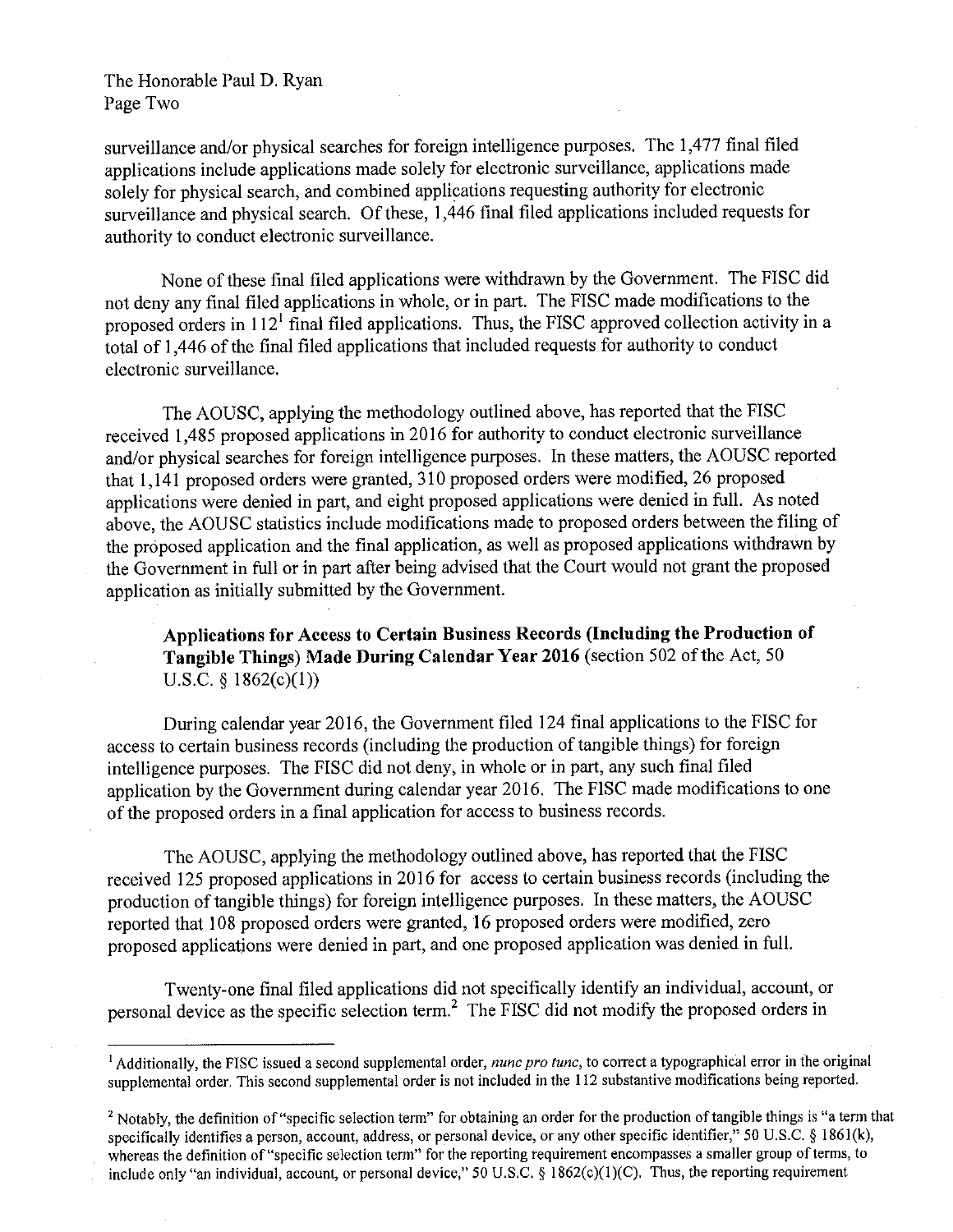The Honorable Paul D. Ryan Page Three

these 21 applications for access to business records. Separately, the FISC did not direct additional, particularized minimization procedures beyond those adopted pursuant to section  $1861(g)$  to the proposed orders in applications made by the Government.

**Requests Made for Certain Information Concerning Different United States Persons Pursuant to National Security Letter Authorities During Calendar Year 2016** (USA PATRIOT Improvement and Reauthorization Act of 2005, Pub. L. No. 109-177 (2006))

Pursuant to Section 118 of the USA PATRIOT Improvement and Reauthorization Act, Pub. L. 109-177 (2006), as amended the Department of Justice provides Congress with annual reports regarding requests made by the Federal Bureau of Investigation (FBI) pursuant to the National Security Letter (NSL) authorities provided in 12 U.S.C. § 3414, 15 U.S.C. § 1681u, 15 U.S.C. § 168lv, 18 U.S.C. §2709, and 50 U.S.C. § 436.

In 2016, the FBI made 8,727 NSL requests (excluding requests for subscriber information only) for information concerning United States persons. These sought information pertaining to 3,117 different United States persons.3

. In 2016, the FBI made 6,651 NSL requests (excluding requests for subscriber information only) for information concerning non-United States persons. These sought information pertaining to 2,310 different non~United States persons.4

In 2016, the FBI made 9,423 NSL requests for information concerning only subscriber information for United States persons and non-United States persons. These sought information pertaining to 3,725 persons.<sup>5</sup>

We hope that this information is helpful. Please do not hesitate to contact this office if

mandates inclusion in this report of certain requests that otherwise meet the definition of specific selection term in 50 U.S.C. § 186 I (k). For example, the reporting requirement mandates inclusion of requests in which the specific selection term was an "address."

<sup>3</sup> In the course of compiling its National Security Letter statistics, the FBI may over-report the number of United States persons about whom it obtained information using National Security Letters. For example, NSLs that are issued concerning the same U.S. person and that include different spellings of the U.S. person's name would be counted as separate U.S. persons, and NSLs issued under two different types of NSL authorities concerning the same U.S. person would be counted as two U.S. persons.

<sup>4</sup> In the course of compiling its National Security Letter statistics, the FBI may over-report the number of non-United States persons about whom it obtained information using National Security Letters. For example, NSLs that are issued concerning the same non-U.S. person and that include different spellings of the non-U.S, person's name would be counted as separate non-U.S. persons, and NSLs issued under two different types of NSL authorities concerning the same non-U.S. person would be counted as two non-U.S. persons.

<sup>5</sup>Because Congress has recognized that the **FBI** typically knows little about the user of a facility when requests for only subscriber information are made, Section  $118(c)(2)(B)$  does not require the number of requests for NSLs seeking only subscriber information to be broken down to identify the number of requests related to United States persons and non-United States persons. See Section ll8(c)(2)(B), USA Patriot Act Improvement and Reauthorization Act of2005, Pub. L. No. 109- 177, 120 Stat. 217 (2006), as most recently amended by the USA FREEDOM Act, Pub. L. No. 114~23, 129 Stat. 268 (2015).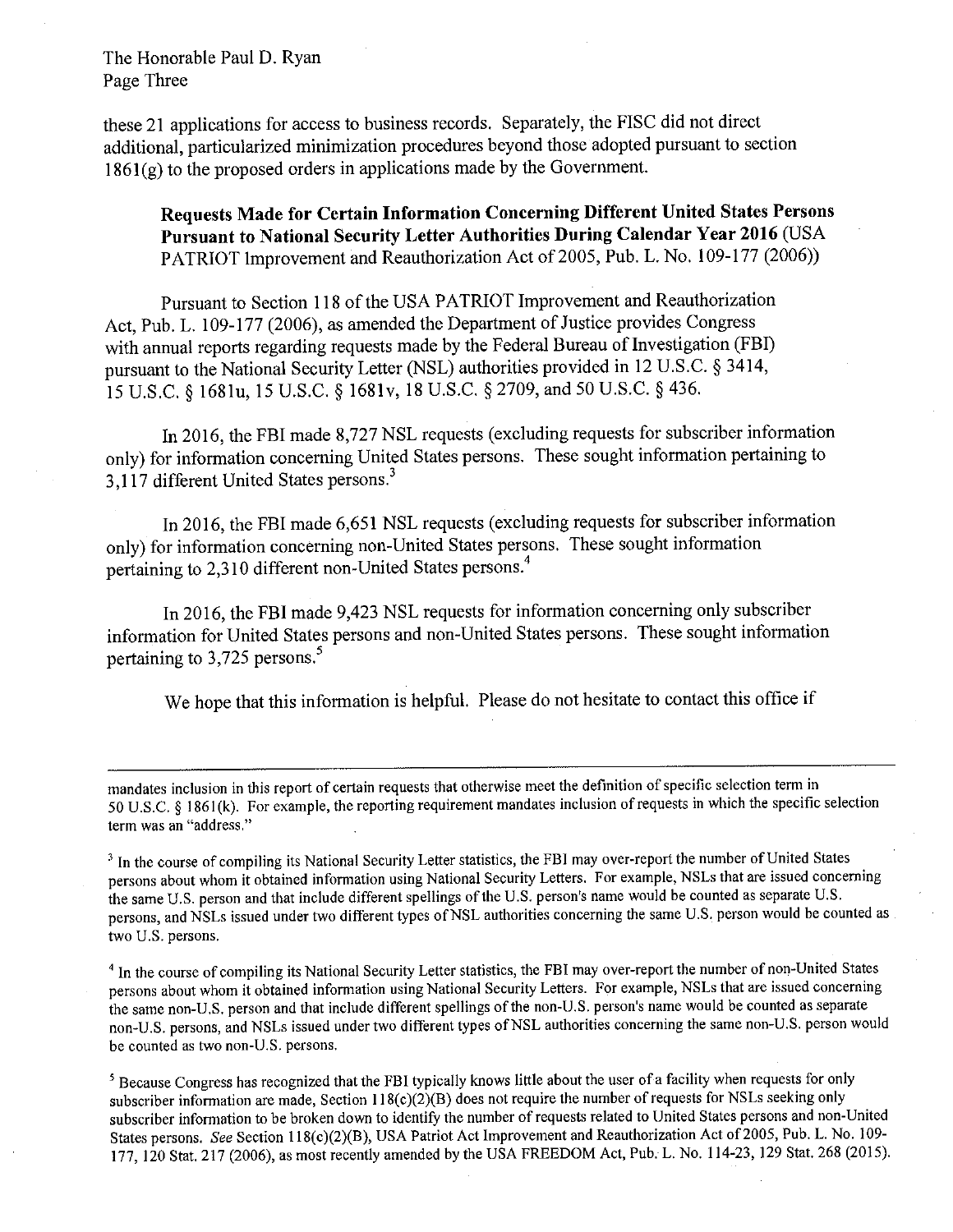The Honorable Paul D. Ryan Page Four

we may provide additional assistance regarding this or any other matter.

Sincerely, **-0 »** 

Samuel R. Ramer Acting Assistant Attorney General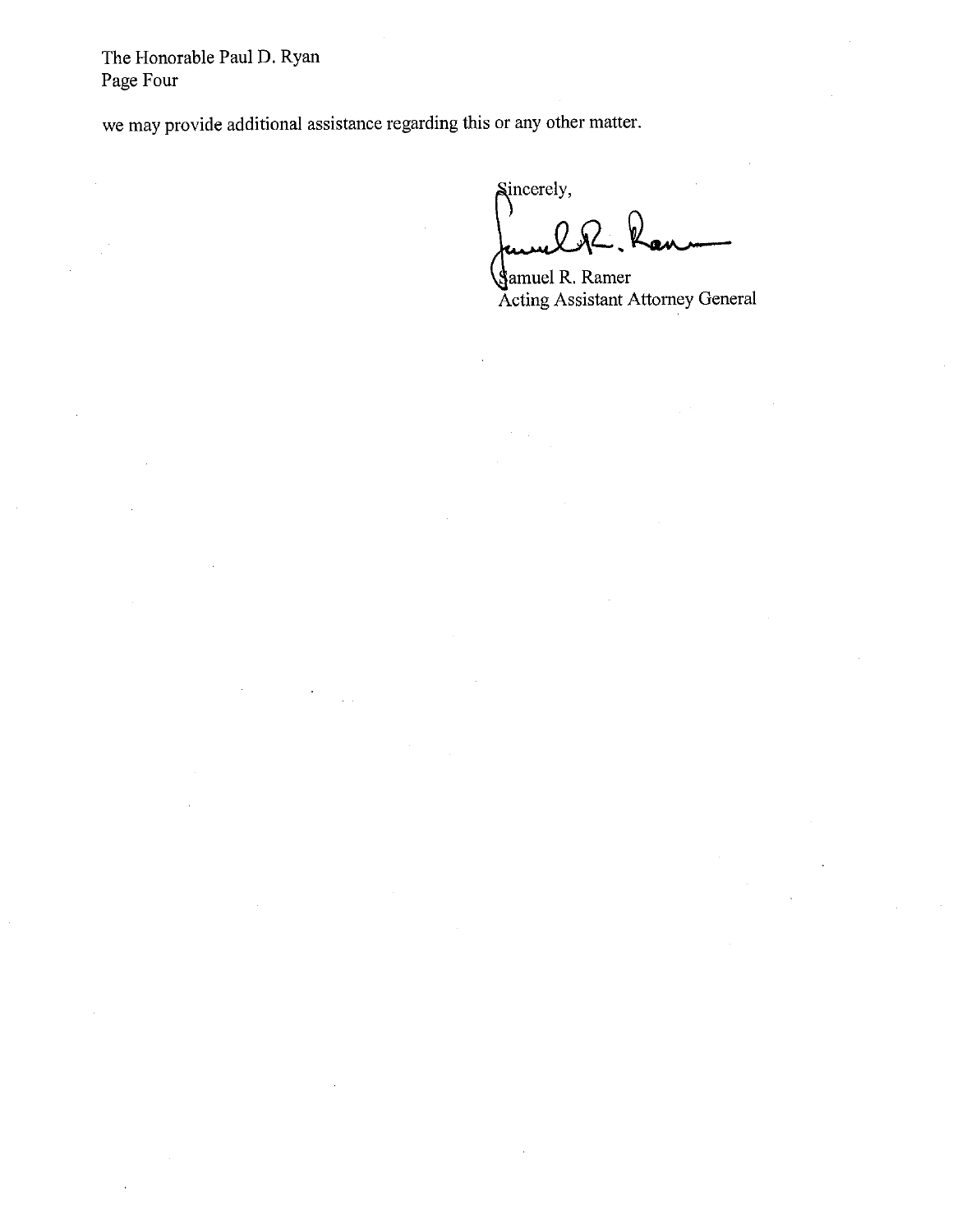

Office of Legislative Affairs

Office of the Assistant Attorney General *Washington,* D.C. 20530

The Honorable Kevin McCarthy Majority Leader U.S. House of Representatives Washington, DC 20515

APR 2 8 2017

Dear Mr. Leader:

This report is submitted in accordance with sections 107 and 502 of the Foreign Intelligence Surveillance Act of 1978 (the "Act°'), 50 U.S.C. § 1801 et seq., and section 118 of USA PATRIOT Improvement and Reauthorization Act of 2005, Pub. L. No. 109-177 (2006), most recently amended by the USA FREEDOM Act, Pub. L. No. 114-23, 129 Stat. 268 (2015). This report provides information regarding: (1) all final filed applications made by the Government during calendar year 2016 for authority to conduct electronic surveillance and/or physical search for foreign intelligence purposes under the Act; (2) all final filed applications made by the Government during calendar year 2016 for access to certain business records (including the production of tangible things) for foreign intelligence purposes, and (3) certain requests made by the Federal Bureau of Investigation pursuant to national security letter authorities.

In addition to reporting statistics based on the number of final filed applications, as has been the Government's historical practice, this letter also includes for the first time statistics published by the Director of the Administrative Office of the United States Courts (AOUSC). Unlike the Government, AOUSC reports the number of *proposed applications* rather than the number of *final filed* applications. More specifically, Rule 9(a) of the Foreign Intelligence Surveillance Court Rules of Procedure requires the Government to submit proposed applications at least seven days before the Government seeks to have a matter entertained by the FISC . Modifications or withdrawals of applications may occur between the filing of a proposed application and the tiling of a final application for a variety of reasons, including the Government modifying a proposed application in response to questions or concerns raised by the Court. The statistics prepared by the AOUSC, which use the number of *proposed* applications rather than final filed applications as their baseline, reflect this robust interaction between the Government and the Court, and thus are included herein to provide important additional context. The AOUSC Director's full report is available on its website.

**Applications Made to the Foreign 'Intelligence Surveillance Court During Calendar Year 2016** (section 107 of the Act, 50 U.S.C. § 1807)

During calendar year 2016, the Government filed 1,477 final applications to the Foreign Intelligence Surveillance Court (hereinafter "FISC") for authority to conduct electronic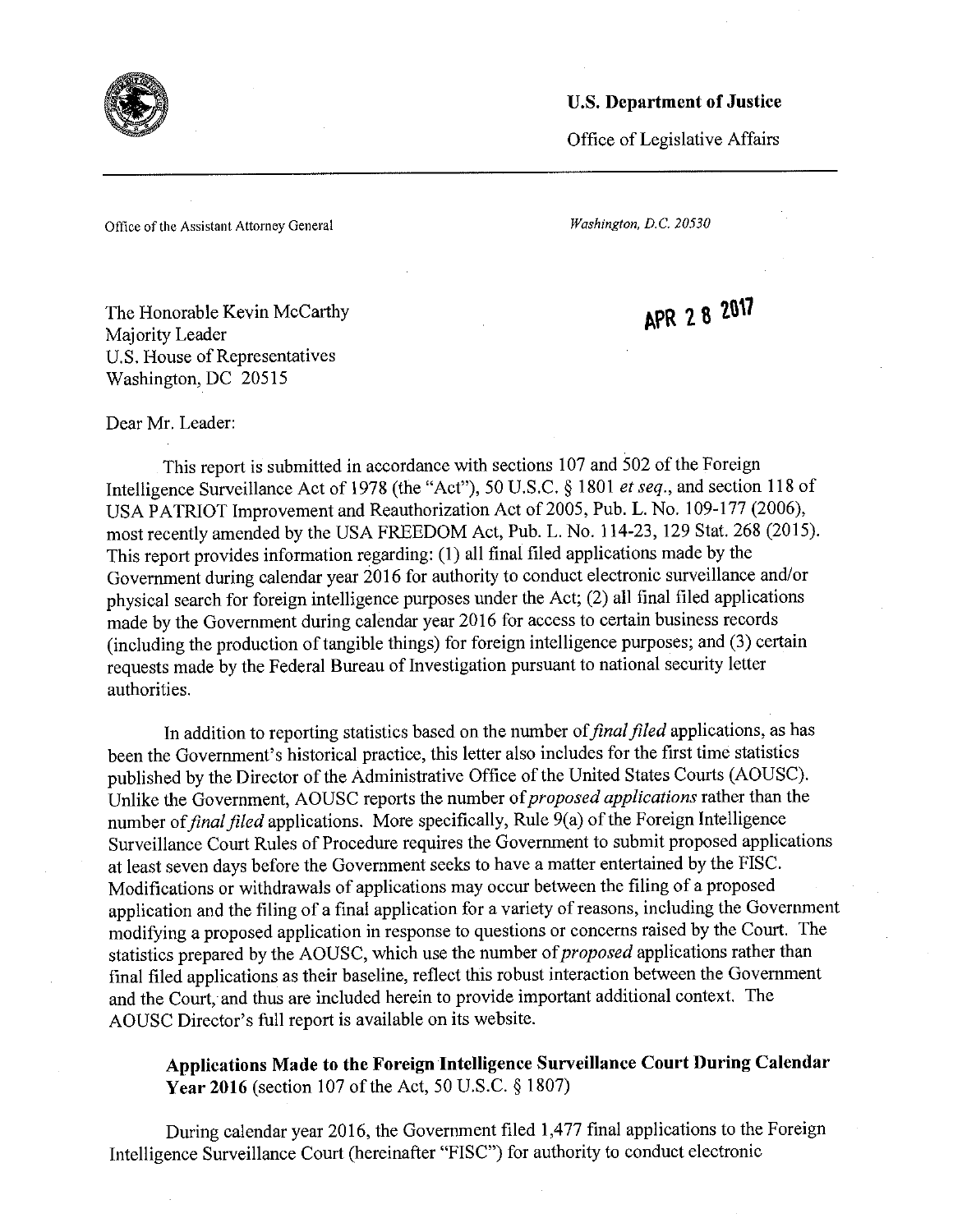## The Honorable Kevin McCarthy Page Two

surveillance and/or physical searches for foreign intelligence purposes. The 1,477 final filed applications include applications made solely for electronic surveillance, applications made solely for physical search, and combined applications requesting authority for electronic surveillance and physical search. Of these, 1,446 final filed applications included requests for authority to conduct electronic surveillance.

None of these final filed applications were withdrawn by the Government. The FISC did not deny any final filed applications in whole, or in part. The FISC made modifications to the proposed orders in  $112<sup>1</sup>$  final filed applications. Thus, the FISC approved collection activity in a total of 1,446 of the final filed applications that included requests for authority to conduct electronic surveillance.

The AOUSC, applying the methodology outlined above, has reported that the FISC received 1,485 proposed applications in 2016 for authority to conduct electronic surveillance and/or physical searches for foreign intelligence purposes. In these matters, the AOUSC reported that 1,141 proposed orders were granted, 310 proposed orders were modified, 26 proposed applications were denied in part, and eight proposed applications were denied in full. As noted above, the AOUSC statistics include modifications made to proposed orders between the filing of the proposed application and the final application, as well as proposed applications withdrawn by the Government in full or in part after being advised that the Court would not grant the proposed application as initially submitted by the Govermnent.

**Applications for Access to Certain Business Records (Including the Production of Tangible Things) Made During Calendar Year 2016** (section 502 of the Act, 50 U.S.C.  $§$  1862(c)(1))

During calendar year 2016, the Government filed 124 final applications to the FISC for access to certain business records (including the production of tangible things) for foreign intelligence purposes. The FISC did not deny, in whole or in part, any such final filed application by the Government during calendar year 2016. The FISC made modifications to one of the proposed orders in a final application for **access** to business records.

The AOUSC, applying the methodology outlined above, has reported that the FISC received 125 proposed applications in 2016 for **access** to certain business records (including the production of tangible things) for foreign intelligence purposes. In these matters, the AOUSC reported that 108 proposed orders were granted, 16 proposed orders were modified, zero proposed applications were denied in part, and one proposed application was denied in full.

Twenty-one final filed applications did not specifically identify an individual, account, or personal device as the specific selection term.2 The **FISC** did not modify the proposed orders in

<sup>&</sup>lt;sup>1</sup> Additionally, the FISC issued a second supplemental order, *nunc pro tunc*, to correct a typographical error in the original supplemental order. This second supplemental order is not included in the 112 substantive modifications being reported.

<sup>2</sup>Notably, the definition of "specific selection **term" for** obtaining an **order** for the production of tangible things is "a term that specifically identifies a person, account, address, or personal device, or any other specific identifier," 50 U.S.C. § 1861(k), whereas the definition of "specific selection **term"** for the reporting requirement encompasses a smaller group of terms, to include only "an individual, account, or personal device," **50** U.S.C. § 1862(c)(l)(C). Thus, the reporting requirement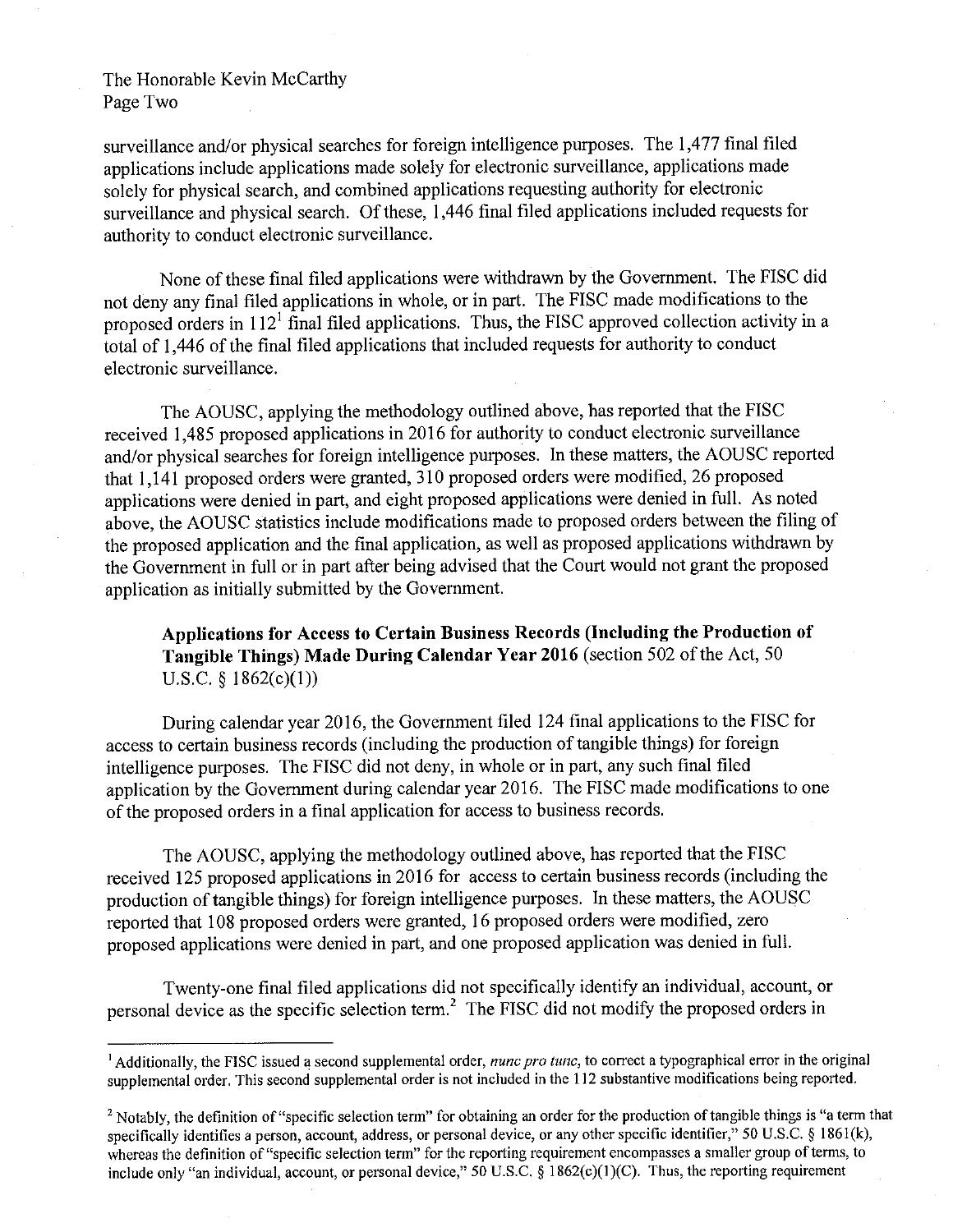The Honorable Kevin McCarthy Page Three

these 21 applications for access to business records. Separately, the FISC did not direct additional, particularized minimization procedures beyond those adopted pursuant to section  $1861<sub>(g)</sub>$  to the proposed orders in applications made by the Government.

**Requests Made for Certain Information Concerning Different United States Persons Pursuant to National Security Letter Authorities During Calendar Year 2016** (USA PATRIOT Improvement and Reauthorization Act of 2005, Pub. L. No. 109~l77 (2006))

Pursuant to Section 118 of **the** USA **PATRIOT** Improvement and Reauthorization Act, Pub. L. 109-177 (2006), as amended the Department of Justice provides Congress with annual reports regarding requests made by the Federal Bureau of Investigation (FBI) pursuant to the National Security Letter (NSL) authorities provided in 12 U.S.C. § 3414, 15 U.S.C. § 1681u, 15 U.S.C. § l68lv, 18 U.S.C. § 2709, and 50 U.S.C. § 436.

In 2016, the FBI made 8,727 NSL requests (excluding requests for subscriber information only) for information concerning United States persons. These sought information pertaining to 3.117 different United States persons.<sup>3</sup>

In 2016, the FBI made 6,651 NSL requests (excluding requests for subscriber information only) for information concerning non-United States persons. These sought information pertaining to 2,310 different non-United States persons.<sup>4</sup>

In 2016, the FBI made 9,423 NSL requests for information concerning only subscriber information for United States persons and non-United States persons. These sought information pertaining to 3,725 persons.<sup>5</sup>

We hope that this information is helpful. Please do not hesitate to contact this office if

mandates inclusion in this report of certain requests that otherwise meet the definition of specific selection term in 50 U.S.C. § l86l(k). For example, the reporting requirement mandates inclusion of requests in which the specific selection term was an "address."

<sup>3</sup> In the course of compiling its National Security Letter statistics, the FBI may over-report the number of United States persons about whom it obtained information using National Security Letters. For example, NSLs that are issued concerning the same U.S. person and that include different spellings of the U.S. person's name would be counted as separate U.S. persons, and NSLs issued under two different types of NSL authorities concerning the same U.S. person would be counted as two U.S. persons.

4 In the course of compiling its National Security Letter statistics, **the** FBI may over-report the number of non-United States persons about whom it obtained information using National Security Letters. For example, NSLs that are issued concerning the same non-U.S. person and that include different spellings **of the** non-U.S. person's name would be counted as separate non-U.S. persons, and NSLs issued under two different types of NSL authorities concerning the same non-U.S. person would be counted as two non-U.S. persons.

<sup>5</sup>Because Congress has recognized that the **FBI** typically knows **little** about the user of a facility when requests for only subscriber information are made, Section l 18(c)(2)(B) **does** not require the number of requests for NSLs seeking only subscriber information to be broken down to identify the number of requests related to United States persons and non-United States persons. See Section l l8(c)(2)(B), USA Patriot **Act Improvement** and Reauthorization Act of2005, Pub. L. No. 109- 177, 120 Stat. 217 (2006), as most recently **amended** by the USA FREEDOM Act, Pub. L. No. 1 14-23, 129 Stat. 268 (2015).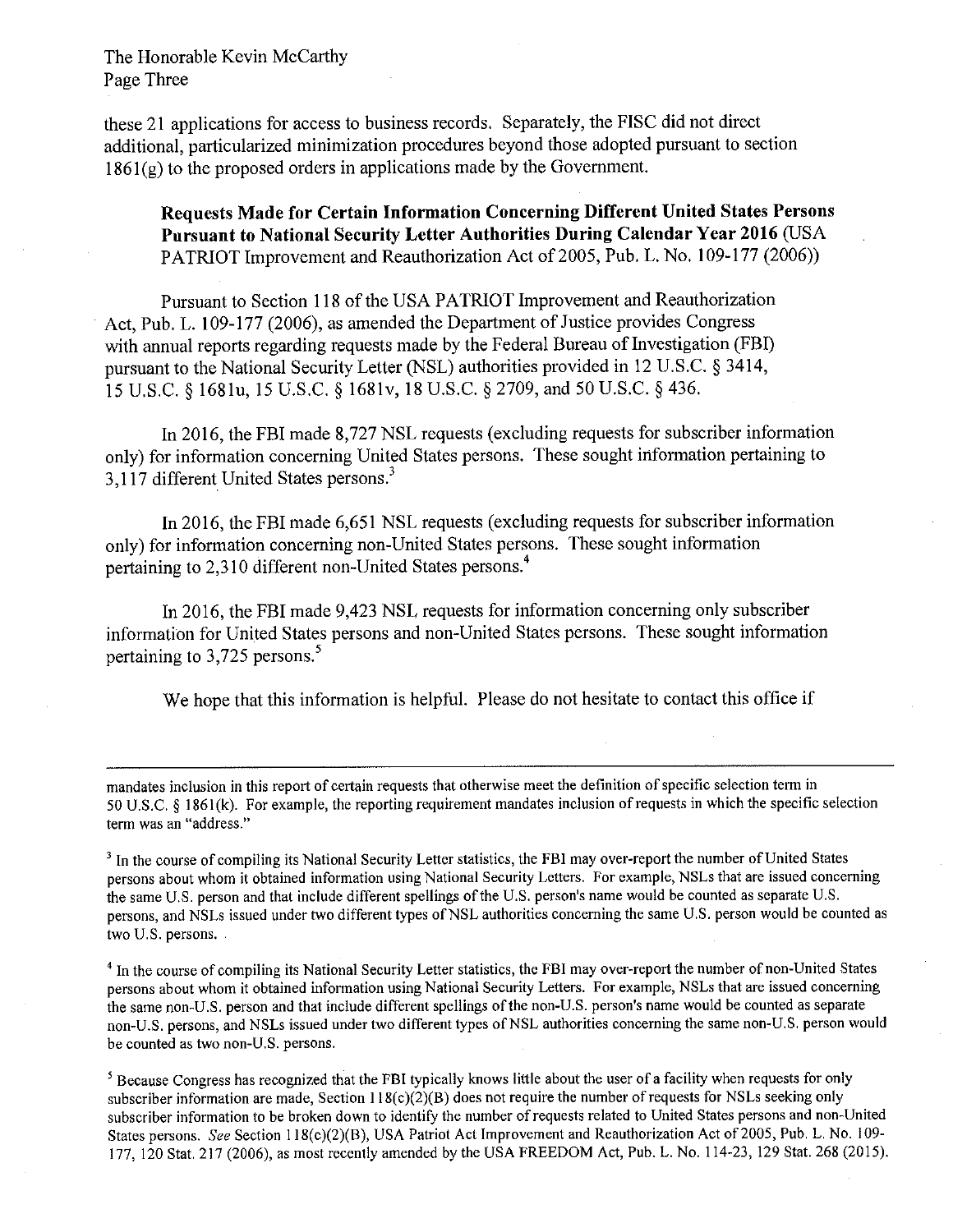The Honorable Kevin McCarthy Page Four

we may provide additional assistance regarding this or any other matter.

Sincerely,  $c$ eunel  $|l_1|$  former amuel R

Acting Assistant Attorney General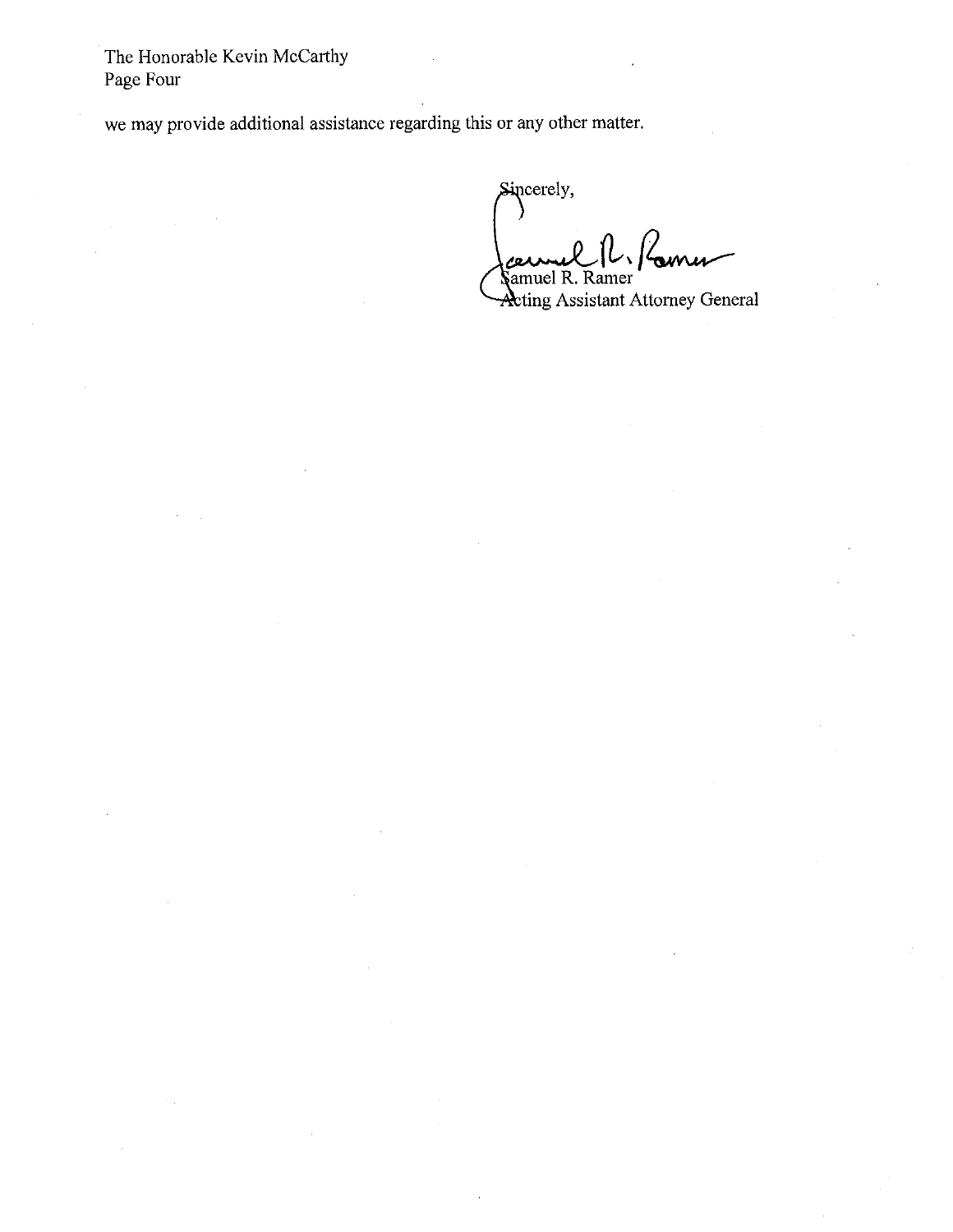

Office of Legisl *alive* Affairs

Office of the Assistant Attorney General *Washington, D.C. 20530* 

The Honorable Nancy Pelosi Minority Leader U.S. House of Representatives Washington, DC 20515

Dear Madam Leader:

APR 2 8 2017

This report is submitted in accordance with sections 107 and 502 of the Foreign Intelligence Surveillance Act of 1978 (the "Act"), 50 U.S.C. § 1801 et seq., and section 118 of USA PATRIOT Improvement and Reauthorization Act of 2005, Pub. L. No. 109-177 (2006), most recently amended by the USA FREEDOM Act, Pub. L. No. 114-23, 129 Stat. 268 (2015). This report provides information regarding: (1) all final filed applications made by the Government during calendar year 2016 for authority to conduct electronic surveillance and/or physical search for foreign intelligence purposes under the Act; (2) all final filed applications made by the Government during calendar year 2016 for access to certain business records (including the production of tangible things) for foreign intelligence purposes, and (3) certain requests made by the Federal Bureau of Investigation pursuant to national security letter authorities.

In addition to reporting statistics based on the number of *final filed* applications, as has been the Government's historical practice, this letter also includes for the first time statistics published by the Director of the Administrative Office of the United States Courts (AOUSC). Unlike the Government, AOUSC reports the number *of proposed applications* rather than the number of *final filed* applications. More specifically, Rule 9(a) of the Foreign Intelligence Surveillance Court Rules of Procedure requires the Government to submit proposed applications at least seven days before the Government seeks to have a matter entertained by the FISC . Modifications or withdrawals of applications may occur between the filing of a proposed application and the filing of a final application for a variety of reasons, including the Government modifying a proposed application in response to questions or concerns raised by the Court. The statistics prepared by the AOUSC, which use the number *of proposed* applications rather than final filed applications as their baseline, reflect this robust interaction between the Government and the Court, and thus are included herein to provide important additional context. The AOUSC Director's full report is available on its website.

**Applications Made to the Foreign Intelligence Surveillance Court During Calendar Year 2016** (section 107 of the Act, 50 **U,S.C.** § 1807)

During calendar year 2016, the Government filed 1,477 final applications to the Foreign Intelligence Surveillance Court (hereinafter "FISC") for authority to conduct electronic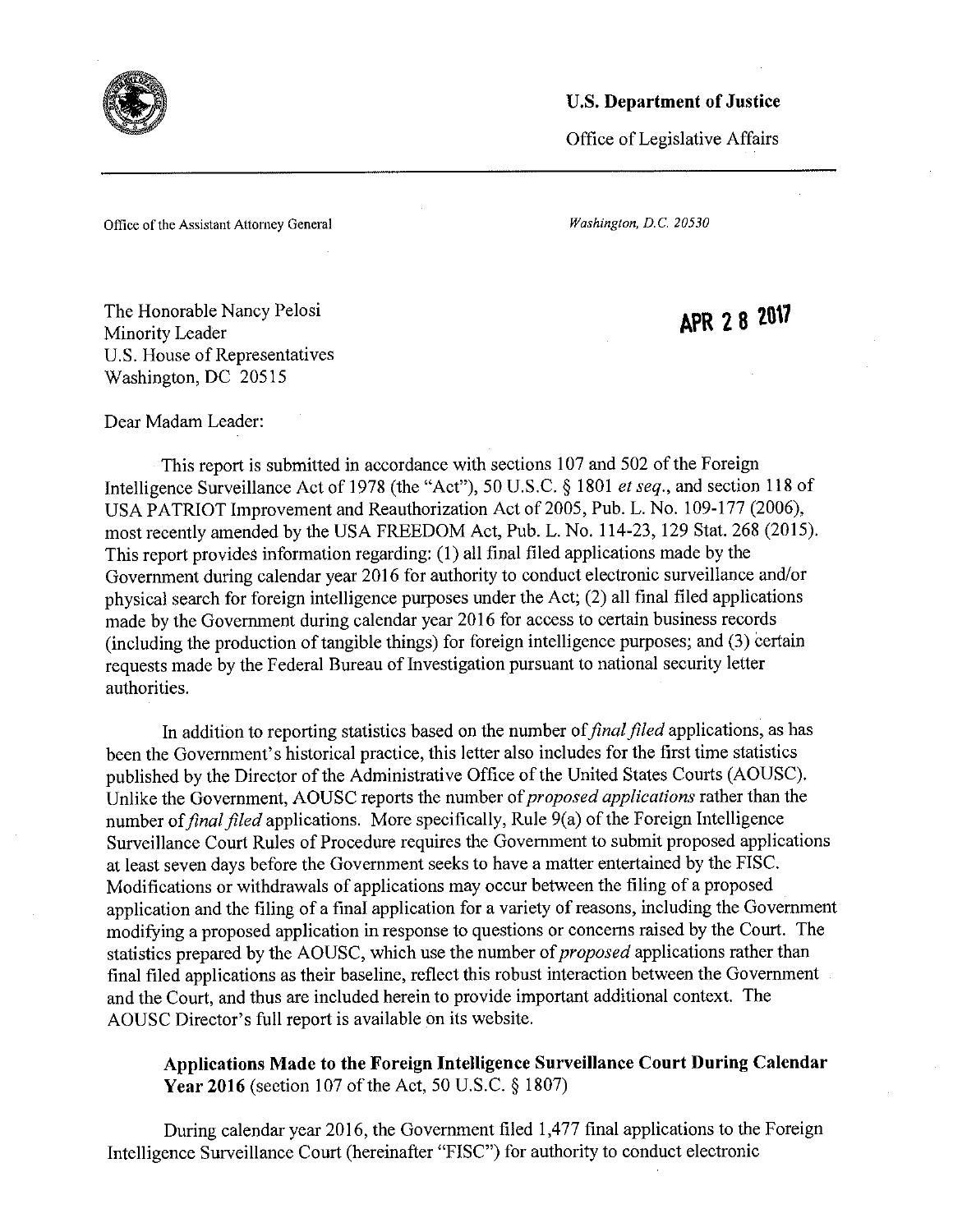## The Honorable Nancy Pelosi Page Two

surveillance and/or physical searches for foreign intelligence purposes. The 1,477 final filed applications include applications made solely for electronic surveillance, applications made solely for physical search, and combined applications requesting authority for electronic surveillance and physical search. Of these, 1,446 final filed applications included requests for authority to conduct electronic surveillance.

None of these final filed applications were withdrawn by the Government. The FISC did not deny any final filed applications in whole, or in part. The FISC made modifications to the proposed orders in  $112<sup>1</sup>$  final filed applications. Thus, the FISC approved collection activity in a total of 1,446 of the final filed applications that included requests for authority to conduct electronic surveillance.

The AOUSC, applying the methodology outlined above, has reported that the FISC received 1,485 proposed applications in 2016 for authority to conduct electronic surveillance and/or physical searches for foreign intelligence purposes. In these matters, the AOUSC reported that 1,141 proposed orders were granted, 310 proposed orders were modified, 26 proposed applications were denied in part, and eight proposed applications were denied in full. As noted above, the AOUSC statistics include modifications made to proposed orders between the filing of the proposed application and the final application, as well as proposed applications withdrawn by the Government in full or in part after being advised that the Court would not grant the proposed application as initially submitted by the Government.

**Applications for Access to Certain Business Records (Including the Production of Tangible Things) Made During Calendar Year 2016** (section 502 of the Act, 50 U.S.C. § 1862(c)(1))

During calendar year 2016, the Government filed 124 final applications to the FISC for access to certain business records (including the production of tangible things) for foreign intelligence purposes. The FISC did not deny, in whole or in part, any such final filed application by the Government during calendar year 2016. The FISC made modifications to one of the proposed orders in a final application for access to business records.

The AOUSC, applying the methodology outlined above, has reported that the FISC received 125 proposed applications in 2016 for **access** to certain business records (including the production of tangible things) for foreign intelligence purposes. In these matters, the AOUSC reported that 108 proposed orders were granted, 16 proposed orders were modified, zero proposed applications were denied in part, and one proposed application was denied in full.

Twenty-one final filed applications did not specifically identify an individual, account, or personal device as the specific selection term.<sup>2</sup> The FISC did not modify the proposed orders in

<sup>&</sup>lt;sup>1</sup> Additionally, the FISC issued a second supplemental order, *nunc pro tunc*, to correct a typographical error in the original supplemental order. This second supplemental order is not included in the 112 substantive modifications being reported.

<sup>&</sup>lt;sup>2</sup> Notably, the definition of "specific selection term" for obtaining an order for the production of tangible things is "a term that specifically identifies a person, account, address, **or** personal device, or any other specific identifier," 50 U.S.C. § l86l(k), whereas the definition of "specific selection term" for the reporting requirement encompasses a smaller group of terms, to include only "an individual, account, or personal device," 50 U.S.C. § 1862(c)(1)(C). Thus, the reporting requirement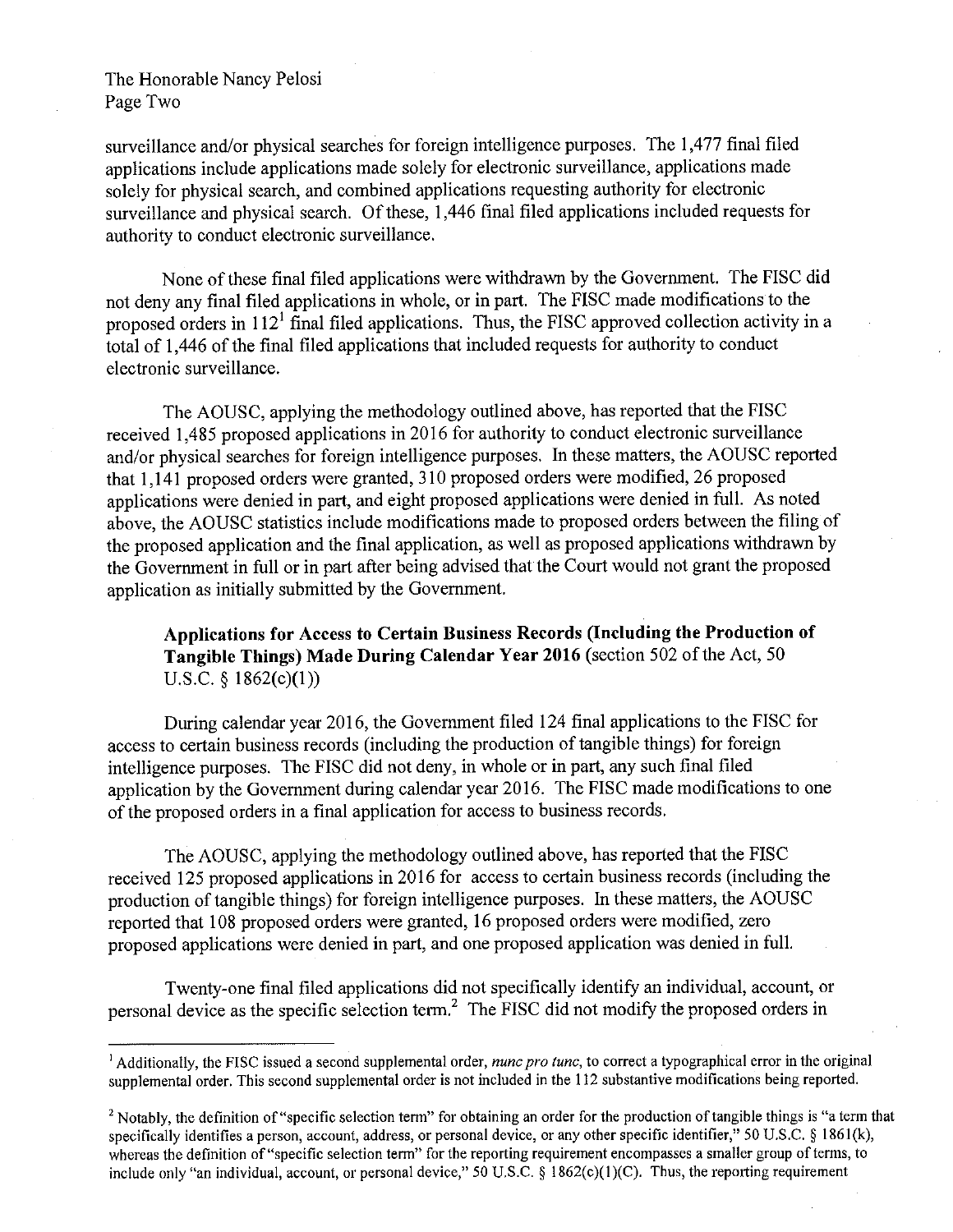The Honorable Nancy Pelosi Page Three

these 21 applications for access to business records. Separately, the FISC did not direct additional, particularized minimization procedures beyond those adopted pursuant to section  $1861(g)$  to the proposed orders in applications made by the Government.

**Requests Made for Certain Information Concerning Different United States Persons Pursuant to National Security Letter Authorities During Calendar Year 2016** (USA PATRIOT Improvement and Reauthorization Act of 2005, Pub. L. No. 109-177 (2006))

Pursuant to Section 118 of the USA PATRIOT Improvement and Reauthorization Act, Pub. L. 109-177 (2006), as amended the Department of Justice provides Congress with annual reports regarding requests made by the Federal Bureau of Investigation (FBI) pursuant to the National Security Letter (NSL) authorities provided in 12 U.S.C. § 3414, 15 U.S.C. § l68lu, 15 U.S.C. § l68lv, 18 U.S.C. § 2709, and 50 U.S.C. § 436.

In 2016, the FBI made 8,727 NSL requests (excluding requests for subscriber information only) for information concerning United States persons. These sought information pertaining to 3,117 different United States persons.<sup>3</sup>

In 2016, the FBI made 6,651 NSL requests (excluding requests for subscriber information only) for information concerning non~United States persons. These sought information pertaining to 2,310 different non-United States persons.4

In 2016, the FBI made 9,423 NSL requests for information concerning only subscriber information for United States persons and non-United States persons. These sought information pertaining to 3,725 persons.<sup>5</sup>

We hope that this information is helpful. Please do not hesitate to contact this office if

mandates inclusion in this report of certain requests that otherwise meet the definition of specific selection term in 50 U.S.C. § l86l(k). For example, the reporting requirement mandates inclusion of requests in which the specific selection term was an "address."

 $3$  In the course of compiling its National Security Letter statistics, the FBI may over-report the number of United States persons about whom it obtained information using National Security Letters. For example, NSLs that are issued concerning the same U.S. person and that include different spellings of the U.S. person's name would be counted as separate U.S. persons, and NSLs issued under two different types of NSL authorities concerning the same U.S. person would be counted as two U.S. persons.

<sup>4</sup> In the course of compiling its National Security Letter statistics, the FBI may over-report the number of non-United States persons about whom it obtained information using National Security Letters. For example, NSLs that are issued concerning the same non-U.S. person and that include different spellings of the non-U.S. person's name would be counted as separate non-U.S. persons, and NSLs issued under two different types of NSL authorities concerning the same non-U.S. person would be counted as two non-U.S. persons.

<sup>5</sup> Because Congress has recognized that the FBI typically knows little about the user of a facility when requests for only subscriber information are made, Section l 18(c)(2)(B) **does** not require the number of requests for NSLs seeking only subscriber information to be broken down to identify the number of requests related to United States persons and non~United States persons. See Section 118(c)(2)(B), USA Patriot Act Improvement and Reauthorization Act of 2005, Pub. L. No. 109-177, 120 Stat, 217 (2006), as most recently amended by the USA FREEDOM Act, Pub. L. No. 114-23, 129 Stat. 268 (2015).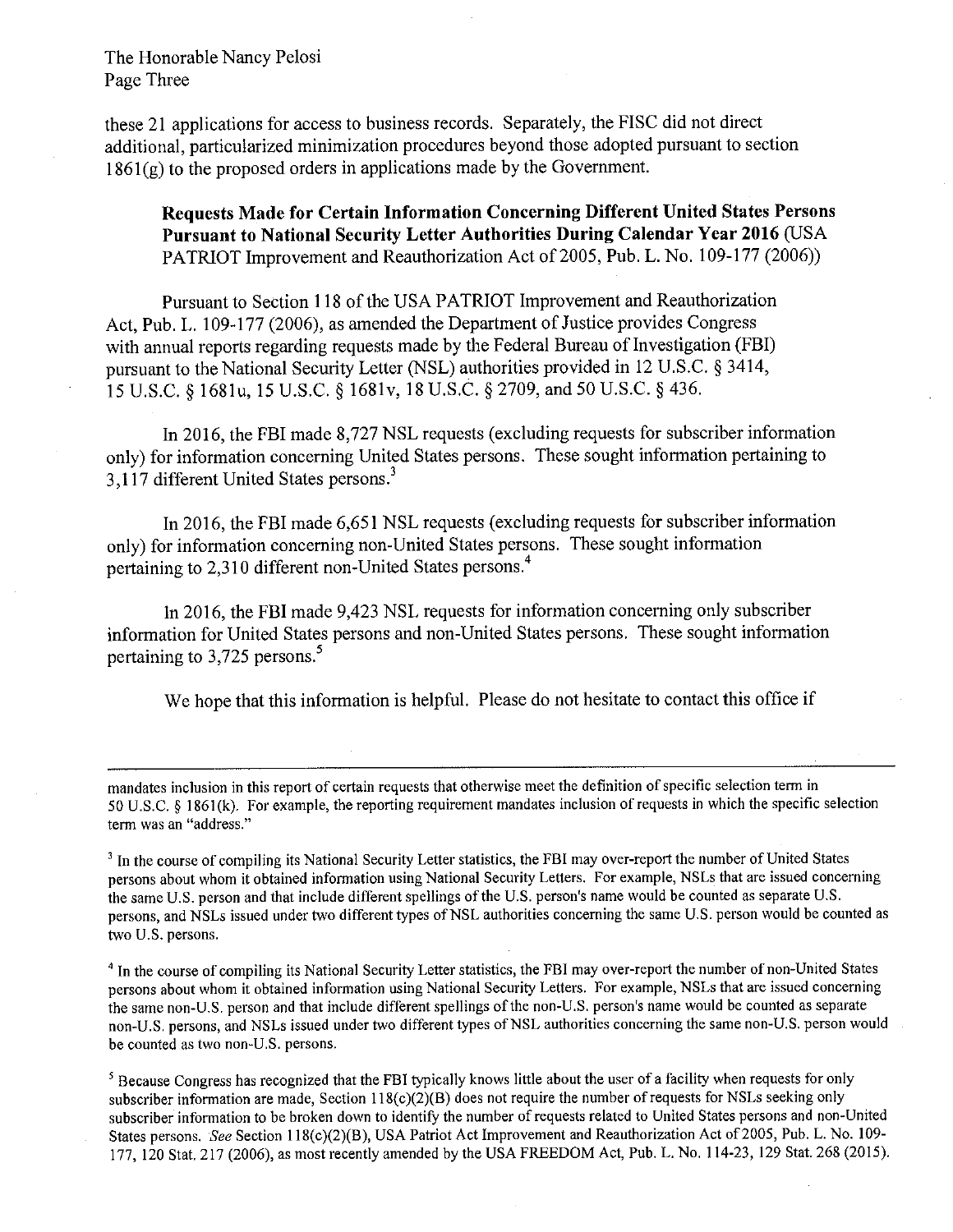The Honorable Nancy Pelosi Page Four

we may provide additional assistance regarding this or any other matter.

Sincerely,

cum . . . **all d¢lf l** 

Samuel R. Ramer Acting Assistant Attorney General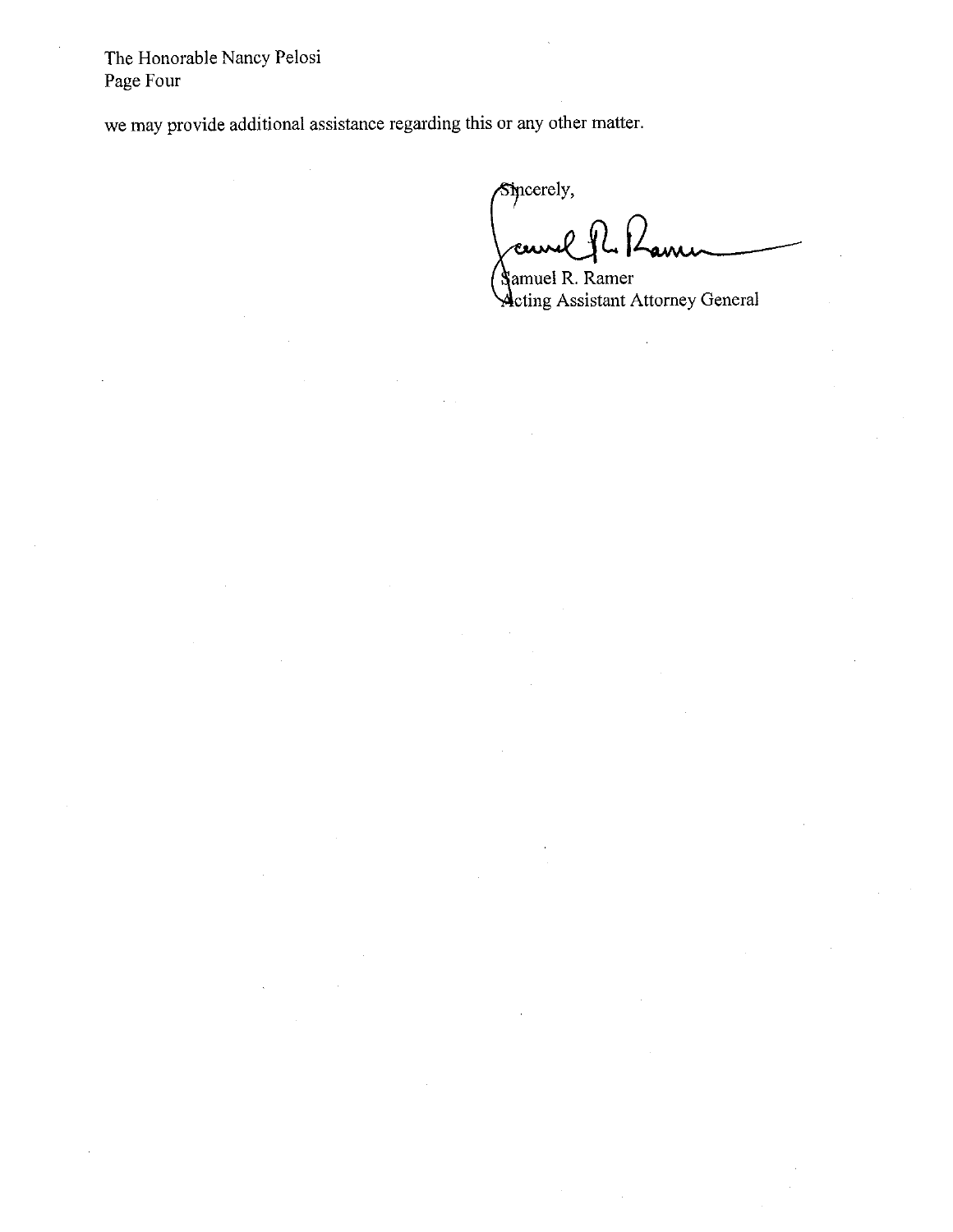Office of Legislative Affairs

Office of the Assistant Attorney General *Washington,* D.C'. 20530

# APR 28 2017

The Honorable Charles E. Grassley Chairman Committee on the Judiciary United States Senate Washington, D.C. 20510

The Honorable Robert W. Goodlatte Chairman Committee on the Judiciary U.S. House of Representatives Washington, D.C. 20515

The Honorable Richard Burr Chairman , Select Committee on Intelligence United States Senate Washington, D.C. 20510

The Honorable Devin Nunes Chairman ` Permanent Select Committee on Intelligence U.S. House of Representatives Washington, D.C. 20515

Dear Messrs. Chairmen:

This report is submitted in accordance with sections 107 and 502 of the Foreign Intelligence SUrveillance Act of 1978 (the "Act"), 50 U.S.C. § 1801 *et seq.,* and section 118 of USA PATRIOT Improvement and Reauthorization Act of 2005, Pub. L. No. 109»177 (2006), most recently amended by the USA FREEDOM Act, Pub. L. No. l14-23, 129 Stat. 268 (2015). This report provides information regarding: (1) all final filed applications made by the Government during calendar year 2016 for authority to conduct electronic surveillance and/or physical search for foreign intelligence purposes under the Act; (2) all final filed applications made by the Government during calendar year 2016 for access to certain business records (including the production of tangible things) for foreign intelligence purposes; and (3) certain requests made by the Federal Bureau of Investigation pursuant to national security letter authorities.

In addition to reporting statistics based on the number of *final filed* applications, as has been the Government's historical practice, this letter also includes for the first time statistics published by the Director of the Administrative Office of the United States Courts (AOUSC). Unlike the Government, AOUSC reports the number of *proposed applications* rather than the number of *final filed* applications. More specifically, Rule 9(a) of the Foreign Intelligence Surveillance Court Rules of Procedure requires the Government to submit proposed applications at least seven days before the Government seeks to have a matter entertained by the FISC. Modifications or withdrawals of applications may occur between the filing of a proposed application and the filing of a final application for a variety of reasons, including the Government modifying a proposed application in response to questions or concerns raised by the Court. The statistics prepared by the AOUSC, which use the number of *proposed* applications rather than final filed applications as their baseline, reflect this robust interaction between the Government



\*J 4"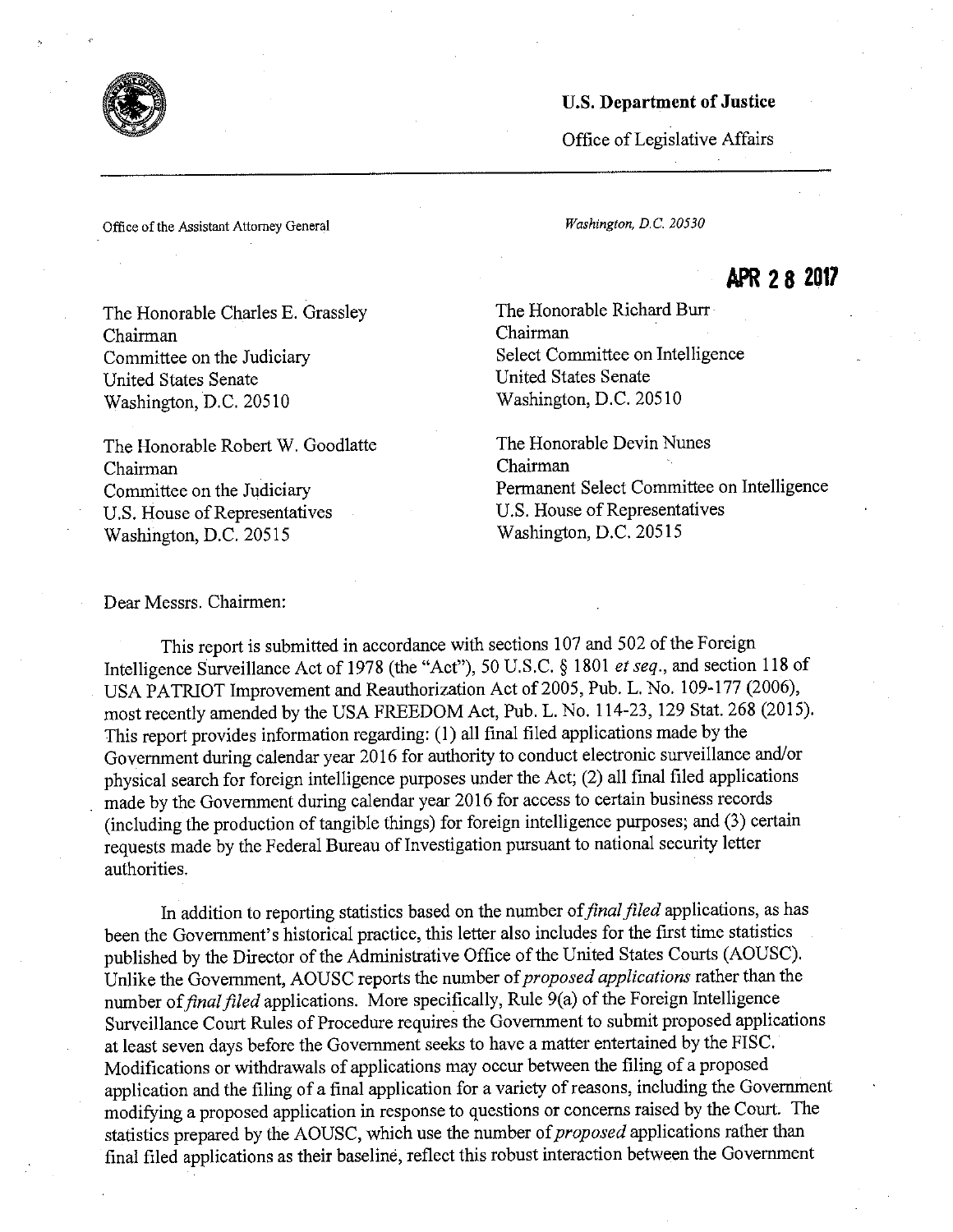The Honorable Charles E. Grassley The Honorable Richard Burr The Honorable Robert W. Goodlatte The Honorable Devin Nunes Page Two

and the Court, and thus are included herein to provide important additional context. The AOUSC Director's full report is available on its website.

**Applications Made to the Foreign Intelligence Surveillance Court During Calendar Year 2016** (section 107 of the Act, 50 U.S.C. § 1807)

During calendar year 2016, the Government filed 1,477 final applications to the Foreign Intelligence Surveillance Court (hereinafter "FISC") for authority to conduct electronic surveillance and/or physical searches for foreign intelligence purposes. The 1,477 final filed applications include applications made solely for electronic surveillance, applications made solely for physical search, and combined applications requesting authority for electronic surveillance and physical search. Of these, 1,446 final filed applications included requests for authority to conduct electronic surveillance.

None of these final filed applications were withdrawn by the Government. The FISC did not deny any final filed applications in whole, or in part. The FISC made modifications to the proposed orders in  $112<sup>1</sup>$  final filed applications. Thus, the FISC approved collection activity in a total of 1,446 of the final filed applications that included requests for authority to conduct electronic surveillance.

The AOUSC, applying the methodology outlined above, has reported that the FISC received 1,485 proposed applications in 2016 for authority to conduct electronic surveillance and/or physical searches for foreign intelligence purposes. In these matters, the AOUSC reported that 1,141 proposed orders were granted, 310 proposed orders were modified, 26 proposed applications were denied in part, and eight proposed applications were denied in full. As noted above, the AOUSC statistics include modifications made to proposed orders between the filing of the proposed application and the final application, as well as proposed applications withdrawn by the Government in full or in part after being advised that the Court would not grant the proposed application as initially submitted by the Government.

**Applications for Access to Certain Business Records (Including the Production of Tangible Things) Made During Calendar Year 2016** (section 502 of the Act, 50 U.S.C.  $§ 1862(c)(1))$ 

During calendar year 2016, the Government filed 124 final applications to the FISC for access to certain business records (including the production of tangible things) for foreign intelligence purposes. The FISC did not deny, in whole or in part, any such final filed application by the Government during calendar year 2016. The FISC made modifications to one of the proposed orders in a final application for access to business records. , The Honorable Charles E. Grassley

<sup>&</sup>lt;sup>1</sup> Additionally, the FISC issued a second supplemental order, *nunc pro tunc*, to correct a typographical error in the original supplemental order. This second supplemental order is not included in the 112 substantive modifications being reported.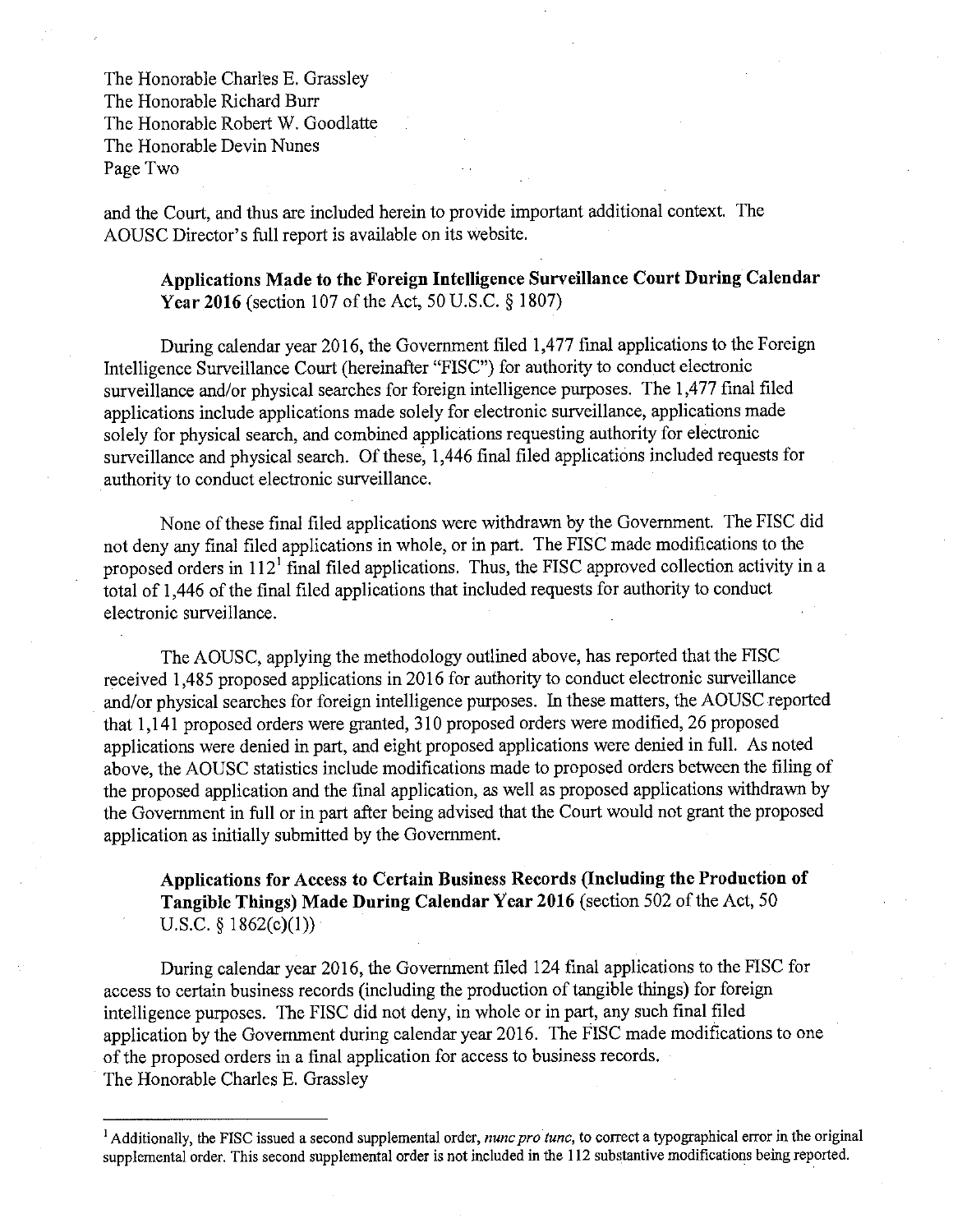The Honorable Richard Burr The Honorable Robert W. Goodlatte The Honorable Devin Nunes Page Three

The AOUSC, applying the methodology outlined above, has reported that the FISC received 125 proposed applications in 2016 for access to certain business records (including the production of tangible things) for foreign intelligence purposes. In these matters, the AOUSC reported that 108 proposed orders were granted, 16 proposed orders were modified, zero proposed applications were denied in part, and one proposed application was denied in full.

Twenty-one final filed applications did not specifically identify an individual, account, or personal device as the specific selection term.2 The FISC did not modify the proposed orders in these 21 applications for access to business records. Separately, the FISC did not direct additional, particularized minimization procedures beyond those adopted pursuant to section  $1861(g)$  to the proposed orders in applications made by the Government.

# **Requests Made for Certain Information Concerning Different United States Persons PursUant to National Security Letter Authorities During Calendar** Year **2016** (USA PATRIOT Improvement and Reauthorization Act of 2005, Pub. L, No. 109-177 (2006))

Pursuant to Section 118 of the USA PATRIOT Improvement and Reauthorization Act, Pub. L. 109-177 (2006), as amended the Department of Justice provides Congress with annual reports regarding requests made by the Federal Bureau of Investigation (FBI) pursuant to the National Security Letter (NSL) authorities provided in 12 U.S.C. § 3414, 15 U.S.C. § 1681u, 15 U.S.C. § 168lv, 18 U.S.C. § 2709, and 50 U,S.C. §436.

In 2016, the FBI made 8,727 NSL requests (excluding requests for subscriber information only) for information concerning United States persons. These sought information pertaining to 3,117 different United States persons.<sup>3</sup>

In 2016, the FBI Made 6,651 NSL requests (excluding requests for Subscriber information only) for information concerning non-United States persons. These sought information pertaining to 2,310 different non-United States persons.<sup>4</sup>

<sup>&</sup>lt;sup>2</sup> Notably, the definition of "specific selection term" for obtaining an order for the production of tangible things is "a term that specifically identifies a person, account, address, **or** personal device, or any other specific identifier," 50 U.S.C. § l861(k), whereas the definition of "specific selection **term"** for the reporting requirement encompasses a smaller group of terms, to include only "an individual, account, or personal device," 50 U.S.C.  $\S$  1862(c)(1)(C). Thus, the reporting requirement mand ates inclusion in this report of certain requests **that** otherwise meet the definition of specific selection term in . 50 U.S.C. § 1861(k). For example, the reporting requirement mandates inclusion of requests in which the specific selection term was an "address."

<sup>&</sup>lt;sup>3</sup> In the course of compiling its National Security Letter statistics, the FBI may over-report the number of United States persons about whom it obtained information using National Security Letters. For example, NSLs that are issued concerning the same U.S. person and that include different spellings of the U.S. person's name would be counted as separate U.S. persons, and NSLs issued under two different types of NSL authorities concerning the same U.S. person would be counted as two U.S. persons.

<sup>&</sup>lt;sup>4</sup> In the course of compiling its National Security Letter statistics, the FBI may over-report the number of non-United States persons about whom it obtained information using National Security Letters. For example, NSLs that are issued concerning the same non-U.S. person and that include different spellings of the non-U.S. person's name would be counted as separate non-U.S. persons, and NSLs issued under two different types of NSL authorities concerning the same non-U.S. person would be counted as two non~U.S. persons.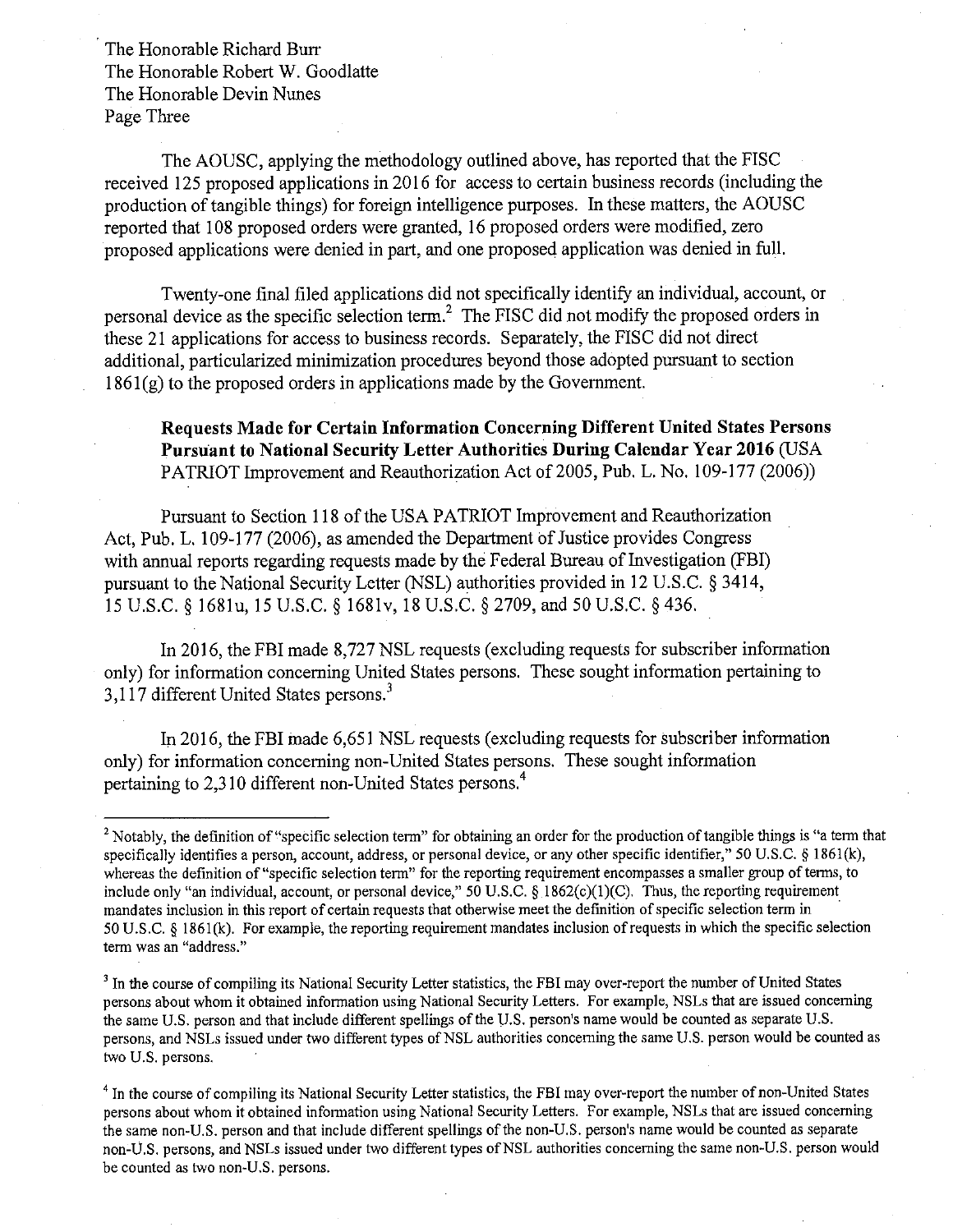The Honorable Charles E. Grassley The Honorable Richard Burr The Honorable Robert W. Goodlatte The Honorable Devin Nunes Page Four

In 2016, the FBI made 9,423 NSL requests for information concerning only subscriber information for United States persons and non-United States persons. These sought information pertaining to 3,725 persons.<sup>5</sup>

We hope that this information is helpful. Please do not hesitate to contact this office if we may provide additional assistance regarding this or any other matter.

Sincerely.

**»»** 

amuel R. Ramer ting Assistant Attorney General

cc: The Honorable Dianne Feinstein Ranking Minority Member Senate Committee on the Judiciary

> The Honorable Mark Warner Vice Chairman . Senate Select Committee on Intelligence

The Honorable John Conyers, Jr. Ranking Minority Member House Committee on the Judiciary

The Honorable Adam Schiff Ranking Minority Member House Permanent Select Committee on Intelligence

<sup>5</sup>Because Congress has recognized that the **FBI** typically knows little **about** the user of a facility when requests for only subscriber information are made, Section 1 l8(c)(2)(B) does **not** require **the** number of requests for NSLs seeking only subscriber information to be broken down to identify **the number** of requests related to United States persons and non-United States persons. *.See* Section 118(c)(2)(B), USA Patriot **Act** Improvement and Reauthorization Act of 2005, Pub. L. No. **109- 177,** 120 Stat. 217 (2006), as most recently amended by the USA FREEDOM Act, **Pub. L. No.** 114-23, **129 Stat. 268** (2015).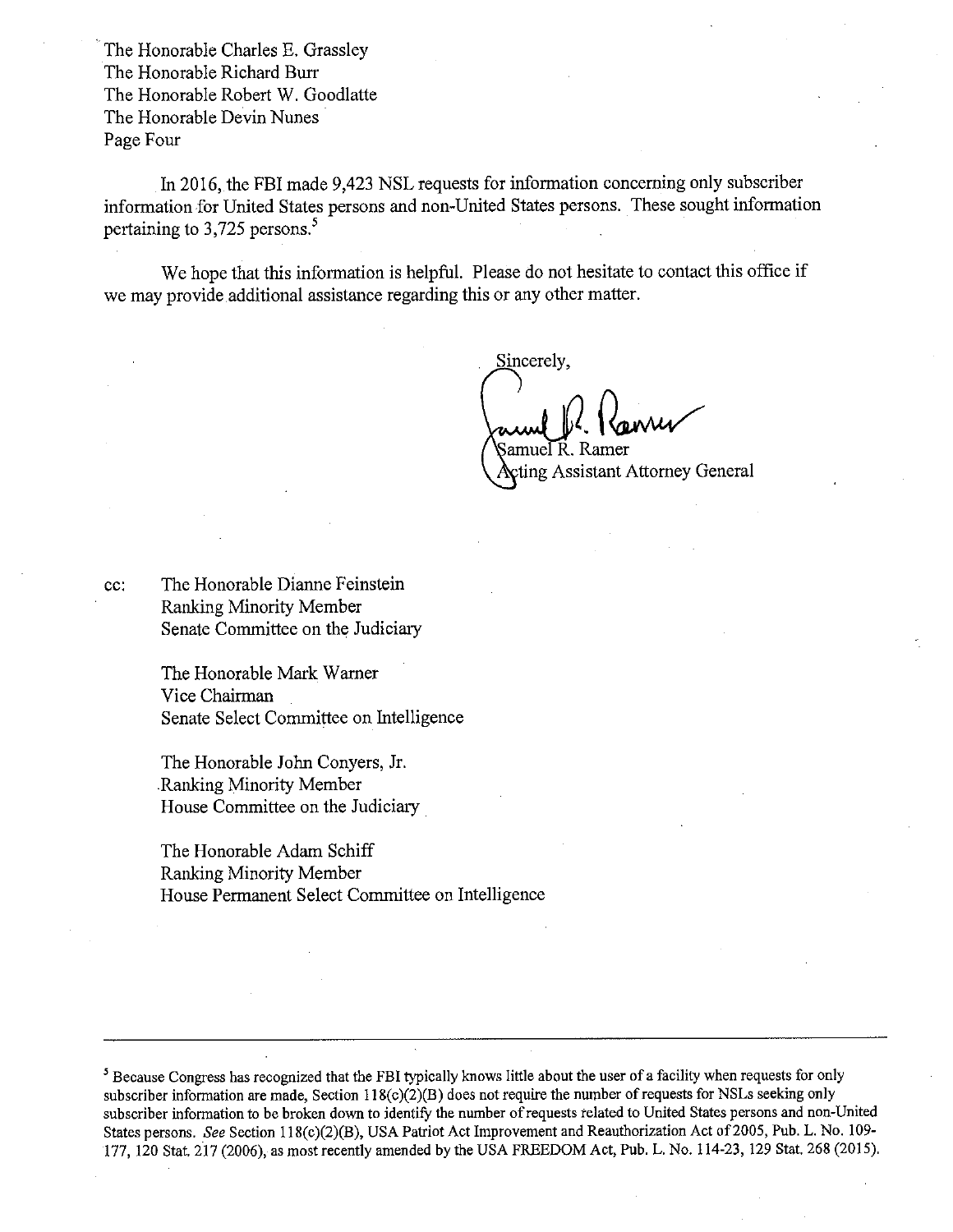

Office of Legislative Affairs

APR 28 2017

Office of the Assistant Attorney General *Washington,* D.C. 20530

The Honorable James C. Duff Director Administrative Office of the United States Courts Washington, D.C. 20544

Dear Mr. Duff:

Pursuant to section 107 of the Foreign Intelligence Surveillance Act of 1978 (the "Act"), as amended, 50 U.S.C. § 1801 *et seq.*, this report provides information regarding applications made by the Government during calendar year 2016 for authority to conduct electronic surveillance and physical search for foreign intelligence purposes .

As you are aware, it has been the Government's historical practice to report statistics based on the number *offal* filed applications to the Foreign Intelligence Surveillance Court (hereinafter "FISC"). Whereas, the statistics published in your report are based on the number of *proposed applications and orders.* More specifically, Rule 9(a) of the Foreign Intelligence Surveillance Court Rules of Procedure requires the Govermnent to submit proposed applications at least seven days before the Government seeks to have a matter entertained by the FISC . Modifications or withdrawals of applications may occur between the filing of a proposed application and the filing of a' final application for a variety of reasons, including the Government modifying a proposed application in response to questions or concerns raised by the Court. Because the methodology utilized in your report reflects this robust interaction between the Government and the Court, we have repeated that information herein to provide important additional context.

During calendar year 2016, the Government filed 1,477 final applications to the FISC for authority to conduct electronic surveillance and/or physical searches for foreign intelligence purposes. The 1,477 final filed applications include applications made solely for electronic surveillance, applications made solely for physical search, and combined applications requesting authority for electronic surveillance and physical search. Of these, 1,446 final filed applications included requests for authority to conduct electronic surveillance.

No final filed applications were withdrawn by the Government. The FISC did not deny any final filed applications in whole, or in part. The FISC made modifications<sup>1</sup> to the proposed

<sup>&</sup>lt;sup>1</sup> A "modification" includes any substantive disparity between the authority requested by the Government in a final application filed pursuant to Rule 9(b) and the authority granted **by the** FISC. It does not include changes made by the Government after the submission of a proposed application submitted pursuant to Rule 9(a).